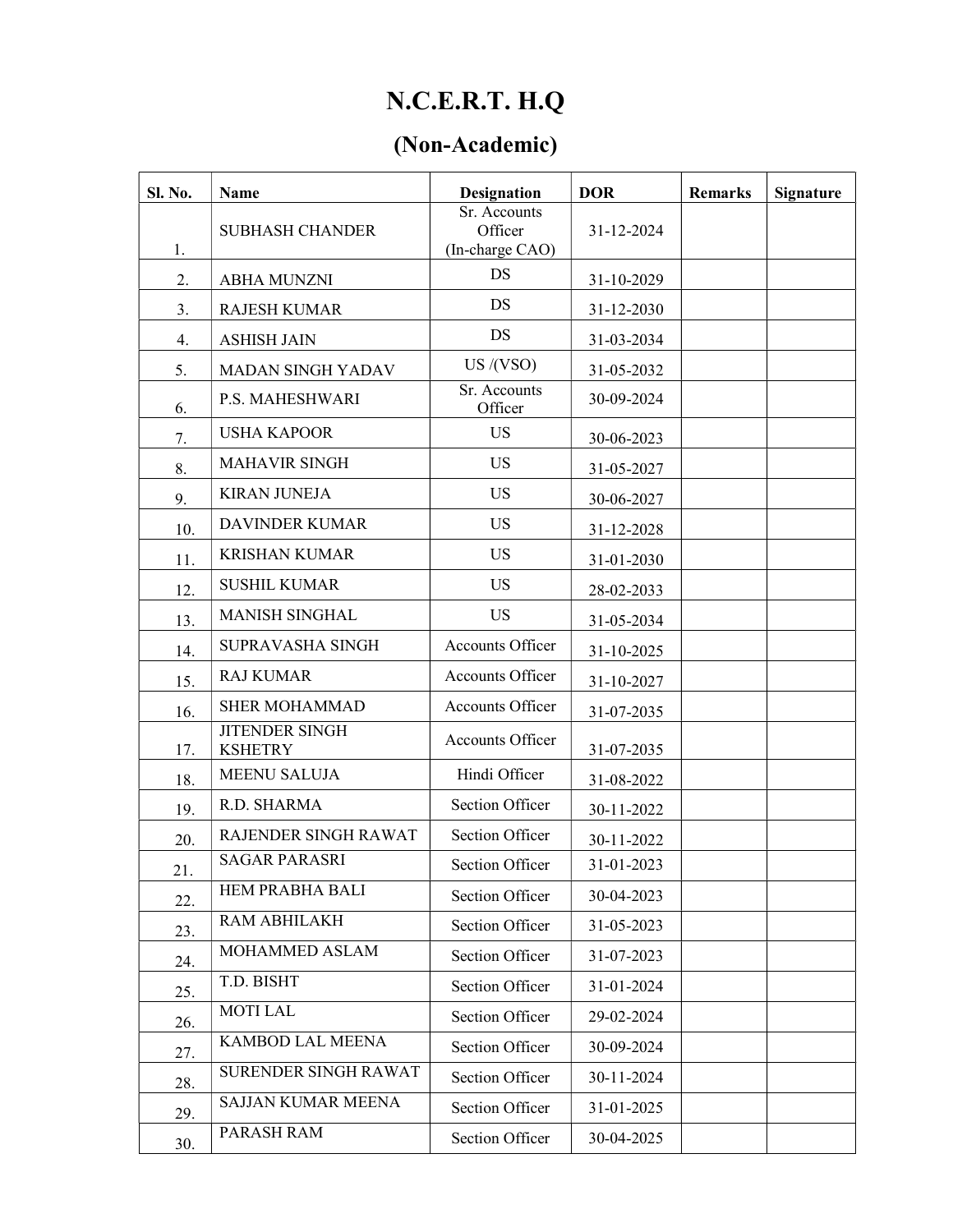| 31. | <b>URMILA DUTT</b>                      | Section Officer            | 30-09-2025 |  |
|-----|-----------------------------------------|----------------------------|------------|--|
| 32. | <b>KAMAL SINGH</b>                      | <b>Section Officer</b>     | 31-08-2026 |  |
| 33. | <b>VIRENDER KUMAR</b>                   | <b>Section Officer</b>     | 31-03-2028 |  |
| 34. | <b>RAVINDER SINGH DAGAR</b>             | <b>Section Officer</b>     | 31-08-2028 |  |
| 35. | THANGNEILIEN HAOKIP                     | Section Officer            | 29-02-2032 |  |
| 36. | <b>ATTAR SINGH</b>                      | <b>Section Officer</b>     | 30-04-2034 |  |
| 37. | <b>SWAMINATHAN</b><br>VENKATARAMANAN    | Section Officer            | 30-09-2034 |  |
| 38. | <b>MAHESH CHAND</b>                     | <b>Section Officer</b>     | 31-08-2035 |  |
| 39. | <b>KALUSUPOTHI</b><br><b>GANESARAMU</b> | Section Officer            | 30-04-2036 |  |
| 40. | <b>TRIPTI</b>                           | <b>Section Officer</b>     | 31-12-2036 |  |
| 41. | <b>REKHA MALIK</b>                      | <b>Section Officer</b>     | 28-02-2037 |  |
| 42. | CHANDRAKALA MOHAN                       | <b>Section Officer</b>     | 31-03-2037 |  |
| 43. | <b>ASHOK KUMAR SINGH</b>                | <b>Section Officer</b>     | 31-08-2037 |  |
| 44. | <b>USHA</b>                             | <b>Section Officer</b>     | 31-08-2038 |  |
| 45. | NITIN KUMAR SUMAN                       | Section Officer            | 30-09-2039 |  |
| 46. | YAGDUTT SHARMA                          | <b>Section Officer</b>     | 31-12-2039 |  |
| 47. | <b>FRANCIS DEMORE</b>                   | Section Officer            | 30-11-2029 |  |
| 48. | <b>SANJIV KUMAR</b>                     | Senior Hindi<br>Translator | 31-05-2033 |  |
| 49. | <b>MADHU KAPOOR</b>                     | <b>APC</b>                 | 30-11-2022 |  |
| 50. | PARAMJIT KAUR SAHNI                     | <b>APC</b>                 | 31-07-2023 |  |
| 51. | <b>VINOD KUMAR SAHANI</b>               | <b>APC</b>                 | 31-08-2024 |  |
| 52. | <b>SUSHILA JARODIA</b>                  | <b>APC</b>                 | 29-02-2028 |  |
| 53. | <b>SANJAY KUMAR</b>                     | <b>APC</b>                 | 30-06-2030 |  |
| 54. | <b>GOPAL DAS</b>                        | APC                        | 31-07-2031 |  |
| 55. | <b>CHARU ARYA</b>                       | <b>APC</b>                 | 30-11-2033 |  |
| 56. | <b>RAJENDER SINGH</b>                   | <b>APC</b>                 | 31-07-2035 |  |
| 57. | <b>KARUNESH GAMBHIR</b>                 | <b>APC</b>                 | 31-08-2036 |  |
| 58. | <b>LALIT KUMAR</b>                      | <b>APC</b>                 | 31-05-2038 |  |
| 59. | <b>HARISH SAPRA</b>                     | <b>APC</b>                 | 31-07-2038 |  |
| 60. | <b>MUKESH KUMAR</b>                     | <b>APC</b>                 | 31-07-2039 |  |
| 61. | <b>GEETA DWIVEDI</b>                    | <b>APC</b>                 | 31-08-2039 |  |
| 62. | <b>VIJAY KUMAR</b>                      | <b>APC</b>                 | 31-12-2040 |  |
| 63. | <b>BINOD KUMAR</b>                      | <b>APC</b>                 | 31-03-2041 |  |
| 64. | <b>TANU SAREEN</b>                      | <b>APC</b>                 | 31-07-2041 |  |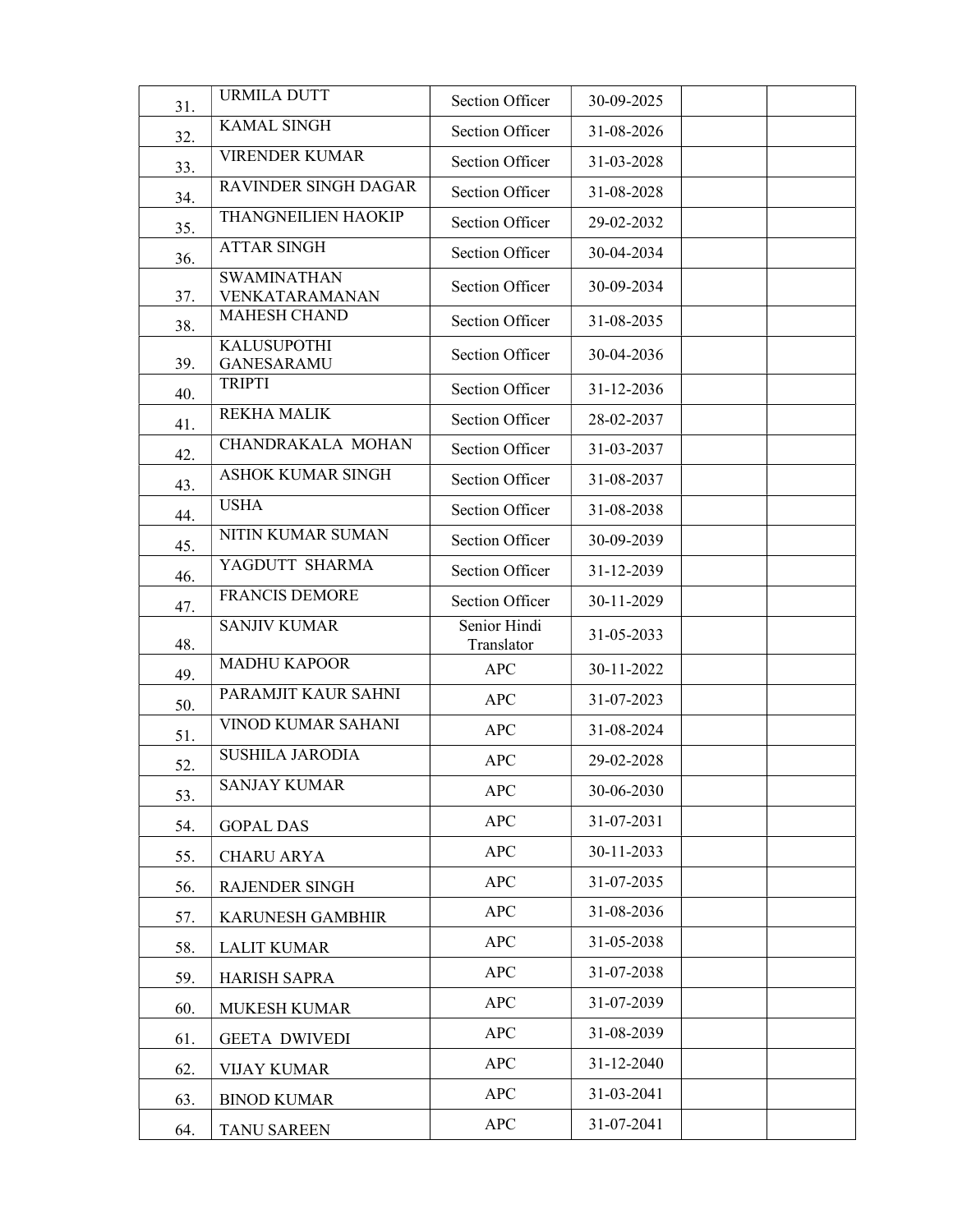| 65. | PRAMOD KUMAR                           | <b>APC</b>        | 31-07-2030 |  |
|-----|----------------------------------------|-------------------|------------|--|
| 66. | <b>SANJEEV TIWARI</b>                  | Senior Accountant | 31-12-2034 |  |
| 67. | SATYA NARAYAN GUJJAR                   | Senior Accountant | 31-05-2038 |  |
| 68. | <b>INDESH SINGH</b>                    | Senior Accountant | 30-09-2038 |  |
| 69. | <b>ASHOK KUMAR</b>                     | Senior Accountant | 31-10-2045 |  |
| 70. | <b>GANASHREE</b><br><b>BANUPRAKASH</b> | Senior Accountant | 31-05-2046 |  |
| 71. | <b>DUSHYANT SHARMA</b>                 | Senior Accountant | 30-04-2038 |  |
| 72. | <b>ANITA KHANNA</b>                    | Assistant         | 31-12-2022 |  |
| 73. | PANKAJ KAKKAR                          | Assistant         | 31-08-2036 |  |
| 74. | <b>ANIL KUMAR TOMAR</b>                | Assistant         | 30-06-2031 |  |
| 75. | <b>VEENA KUMARI</b>                    | Assistant         | 31-03-2036 |  |
| 76. | MAHESHWAR GOUNIYAL                     | Assistant         | 30-11-2027 |  |
| 77. | <b>SANJAY SHARMA</b>                   | Assistant         | 30-04-2029 |  |
| 78. | RAKESH AGRAWAL                         | Assistant         | 31-12-2025 |  |
| 79. | RAMESHWAR DAYAL                        | Assistant         | 31-07-2036 |  |
| 80. | <b>MANISH KUMAR VERMA</b>              | Assistant         | 31-12-2034 |  |
| 81. | <b>HARI NARAYAN</b>                    | Assistant         | 31-07-2038 |  |
| 82. | <b>RAJENDER SINGH</b>                  | Assistant         | 31-08-2023 |  |
| 83. | <b>DINESH KUMAR</b>                    | Assistant         | 31-05-2029 |  |
| 84. | MOHAN CHANDER BHATT                    | Assistant         | 31-05-2023 |  |
| 85. | <b>SUMANT KUMAR</b><br>THAPLIYAL       | Assistant         | 31-12-2022 |  |
| 86. | <b>KULDEEP SINGH</b>                   | Assistant         | 31-01-2024 |  |
| 87. | RAMESH CHANDER                         | Assistant         | 31-12-2022 |  |
| 88. | PAWAN KUMAR GIRI                       | Assistant         | 31-10-2033 |  |
| 89. | <b>JASBIR SINGH</b>                    | Assistant         | 31-08-2035 |  |
| 90. | <b>SUSHMA RAWAT</b>                    | Assistant         | 31-12-2037 |  |
| 91. | <b>RITU SAHNI</b>                      | Assistant         | 31-12-2036 |  |
| 92. | <b>MANOJ KUMAR</b>                     | Assistant         | 30-04-2040 |  |
| 93. | <b>ASHOK KUMAR</b>                     | Assistant         | 30-04-2039 |  |
| 94. | <b>GHANSHYAM</b>                       | Assistant         | 28-02-2023 |  |
| 95. | KRISHNA DEVI YADAV                     | Assistant         | 30-04-2025 |  |
| 96. | <b>VIKRAM SINGH</b>                    | Assistant         | 30-06-2032 |  |
| 97. | <b>JASWANT SINGH MEHRA</b>             | Assistant         | 31-12-2023 |  |
| 98. | PRAVEEN KUMAR                          | Assistant         | 31-03-2028 |  |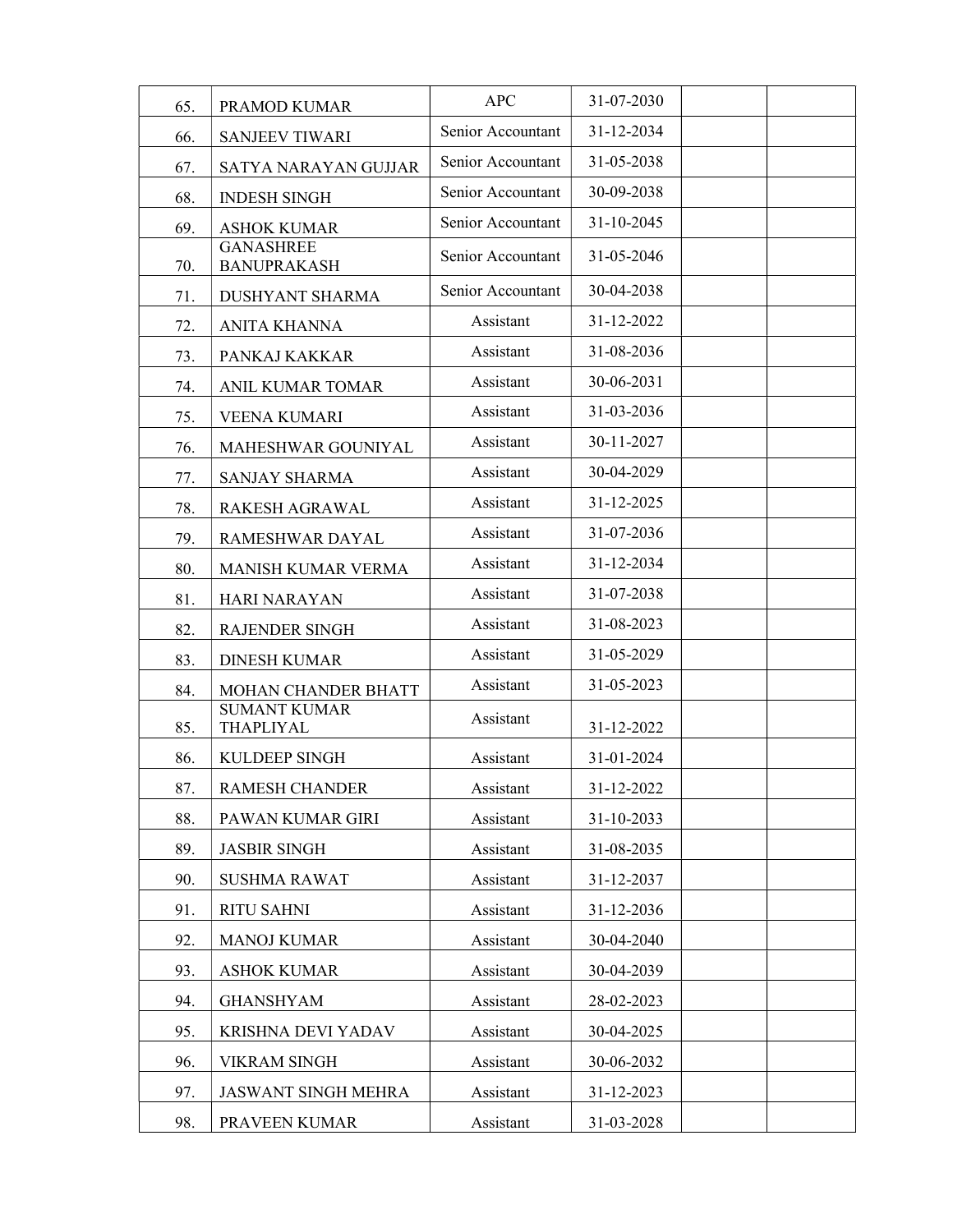| 99.  | <b>RAJENDER KUMAR</b>          | Assistant         | 30-09-2032 |  |
|------|--------------------------------|-------------------|------------|--|
| 100. | <b>DINESH KUMAR</b>            | Assistant         | 31-12-2036 |  |
| 101. | <b>BALJEET SINGH</b>           | Assistant         | 31-12-2034 |  |
| 102. | <b>SURANDER PAL</b>            | Assistant         | 31-05-2038 |  |
| 103. | <b>SUNDER LAL</b>              | Assistant         | 31-03-2025 |  |
| 104. | NARENDER SINGH BISHT           | Assistant         | 29-02-2024 |  |
| 105. | <b>RAJESH RANJAN</b>           | Assistant         | 31-01-2028 |  |
| 106. | <b>MUNERAM SIDAR</b>           | Assistant         | 30-06-2032 |  |
| 107. | <b>VED KUMAR</b>               | Assistant         | 30-04-2039 |  |
| 108. | <b>MADHUBALA STEPHEN</b>       | Junior Accountant | 30-11-2026 |  |
| 109. | <b>URMILA ARORA</b>            | Junior Accountant | 30-11-2036 |  |
| 110. | PRADEEP KUMAR<br><b>SHARMA</b> | Junior Accountant | 31-05-2047 |  |
| 111. | <b>DIVANSHU SARIN</b>          | Junior Accountant | 31-08-2049 |  |
| 112. | KARUNA KUMARI                  | Junior Accountant | 30-09-2053 |  |
| 113. | DEEPAK SEHRAWAT                | Junior Accountant | 30-08-2053 |  |
| 114. | SUNITA BHANDARI                | PA                | 31-07-2022 |  |
| 115. | <b>GURBACHAN SINGH</b>         | PA                | 31-08-2022 |  |
| 116. | <b>RENU KATYAL</b>             | PA                | 31-03-2024 |  |
| 117. | NAVAL JEET KALRA               | PA                | 31-01-2025 |  |
| 118. | <b>ANITA BHUTANI</b>           | PA                | 28-02-2025 |  |
| 119. | <b>SANDHYA CHOPRA</b>          | PA                | 28-02-2025 |  |
| 120. | <b>ANIL KUMAR</b>              | PA                | 31-12-2026 |  |
| 121. | NEELIMA VALLECHA               | PA                | 31-08-2027 |  |
| 122. | <b>MAHENDER KUMAR</b>          | PA                | 31-10-2027 |  |
| 123. | POONAM SHARMA                  | PA                | 29-02-2028 |  |
| 124. | PRAMOD KUMAR                   | PA                | 31-08-2032 |  |
| 125. | <b>SUNITA NARANG</b>           | PA                | 30-06-2035 |  |
| 126. | <b>BHARTI MUTREJA</b>          | PA                | 31-01-2036 |  |
| 127. | <b>DEVKI RAWAT</b>             | PA                | 30-04-2036 |  |
| 128. | <b>GAJENDER SINGH</b>          | PA                | 31-03-2037 |  |
| 129. | <b>RENU BISHT</b>              | PA                | 31-05-2037 |  |
| 130. | GAYATRI POKHRIYAL              | PA                | 31-08-2037 |  |
| 131. | <b>MAHESH KUMAR MEENA</b>      | PA                | 31-05-2038 |  |
| 132. | DINESH KUMAR MEENA             | PA                | 31-07-2047 |  |
| 133. | <b>MAHESH YADAV</b>            | PA                | 30-04-2031 |  |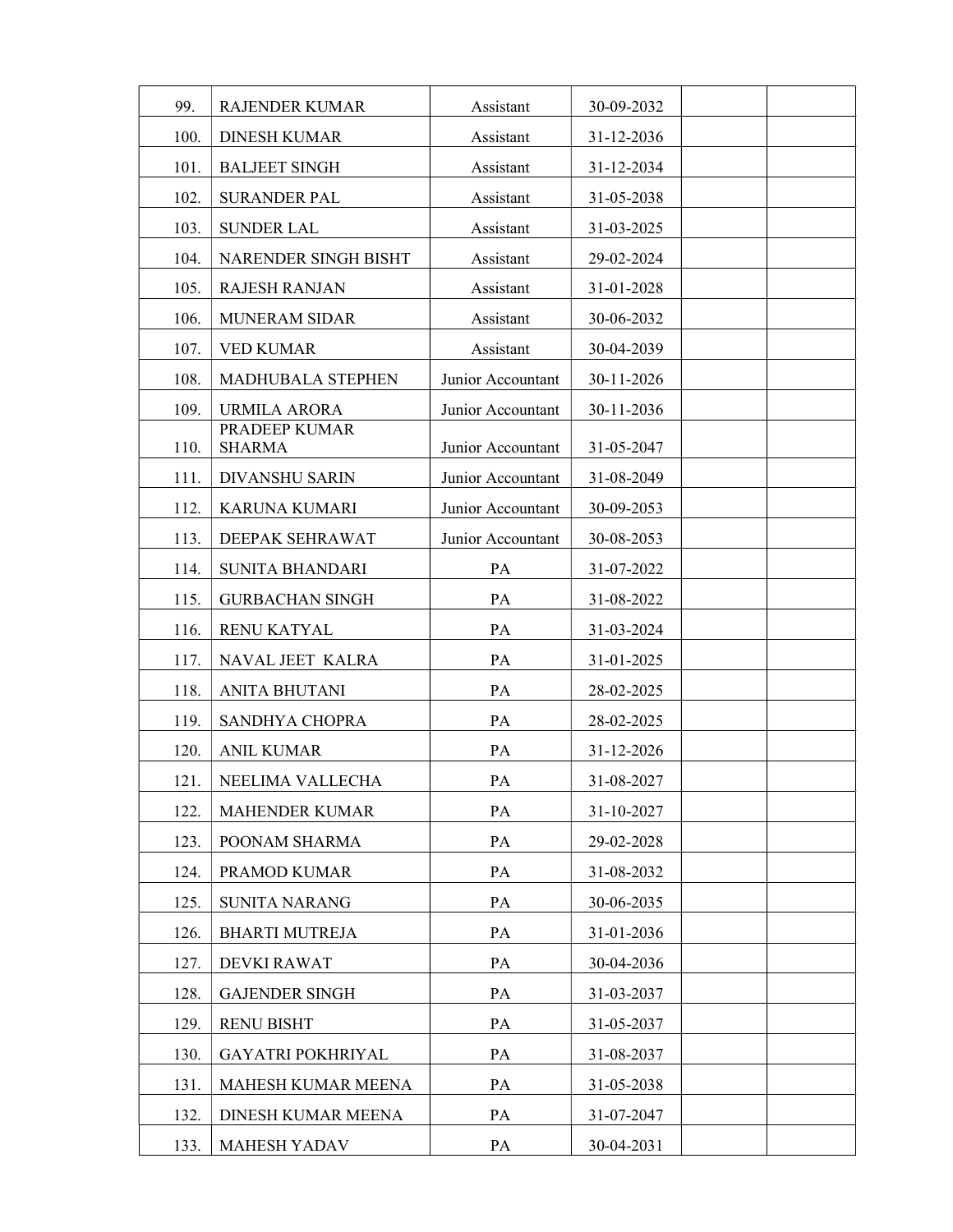| 134. | POONAM PAUL                            | Receptionist              | 31-12-2032 |  |
|------|----------------------------------------|---------------------------|------------|--|
| 135. | <b>SAVITRI DEVI VERMA</b>              | Steno Gr II               | 30-04-2034 |  |
| 136. | <b>NEERU</b>                           | Steno Gr II               | 31-10-2035 |  |
| 137. | <b>ANITA YADAV</b>                     | Steno Gr II               | 31-05-2036 |  |
| 138. | MEENAKSHI GAUTAM                       | Steno Gr II               | 30-11-2040 |  |
| 139. | <b>DEEP CHAND</b>                      | <b>UDC</b>                | 31-03-2034 |  |
| 140. | <b>RAKESH KUMAR</b>                    | <b>UDC</b>                | 31-07-2034 |  |
| 141. | <b>NARESH CHAND</b>                    | <b>UDC</b>                | 28-02-2035 |  |
| 142. | <b>MANOJ KUMAR</b>                     | <b>UDC</b>                | 30-11-2039 |  |
| 143. | POOJA SEJWAL                           | <b>UDC</b>                | 30-09-2040 |  |
| 144. | <b>RACHNA</b>                          | <b>UDC</b>                | 31-01-2041 |  |
| 145. | <b>NARESH KUMAR</b>                    | <b>UDC</b>                | 29-02-2024 |  |
| 146. | <b>NEERAJ JOSHI</b>                    | <b>UDC</b>                | 30-09-2045 |  |
| 147. | RAM KISHORE MEENA                      | <b>UDC</b>                | 31-07-2022 |  |
| 148. | <b>MUKESH DEVI</b>                     | <b>UDC</b>                | 31-03-2030 |  |
| 149. | <b>SAVENDER DAYAL</b><br><b>NIRWAN</b> | UDC                       | 30-06-2036 |  |
| 150. | <b>REKHA</b>                           | <b>UDC</b>                | 31-05-2038 |  |
| 151. | <b>SARITA RATAWAL</b>                  | <b>UDC</b>                | 31-08-2042 |  |
| 152. | <b>POONAM</b>                          | <b>UDC</b>                | 30-11-2036 |  |
| 153. | <b>KIRAN ARORA</b>                     | <b>UDC</b>                | 31-03-2040 |  |
| 154. | <b>KESHWA NAND</b>                     | <b>UDC</b>                | 31-07-2023 |  |
| 155. | <b>CHANCHAL KUMAR</b>                  | <b>UDC</b>                | 30-11-2041 |  |
| 156. | <b>RENU SHAHI</b>                      | <b>UDC</b>                | 31-05-2045 |  |
| 157. | <b>VINOD VAIDYA</b>                    | UDC                       | 30-04-2034 |  |
| 158. | <b>ASHWANI KUMAR</b>                   | $\ensuremath{\text{UDC}}$ | 31-12-2040 |  |
| 159. | <b>AJAY SINGH</b>                      | <b>UDC</b>                | 30-09-2029 |  |
| 160. | <b>SUNITA</b>                          | UDC                       | 31-05-2044 |  |
| 161. | <b>BRIJ BHUSHAN</b>                    | $\ensuremath{\text{UDC}}$ | 30-11-2044 |  |
| 162. | SHEETAL RANI                           | UDC                       | 30-04-2043 |  |
| 163. | <b>SARITA KACHHAP</b>                  | $\ensuremath{\text{UDC}}$ | 31-01-2033 |  |
| 164. | <b>VIJAY KUMAR</b>                     | UDC                       | 31-03-2038 |  |
| 165. | <b>SUNIL KUMAR</b>                     | UDC                       | 31-03-2028 |  |
| 166. | <b>USHA BIST</b>                       | UDC                       | 30-06-2029 |  |
| 167. | <b>RAKESH KUMAR</b>                    | UDC                       | 31-08-2035 |  |
| 168. | NITA SHARMA                            | UDC                       | 30-04-2036 |  |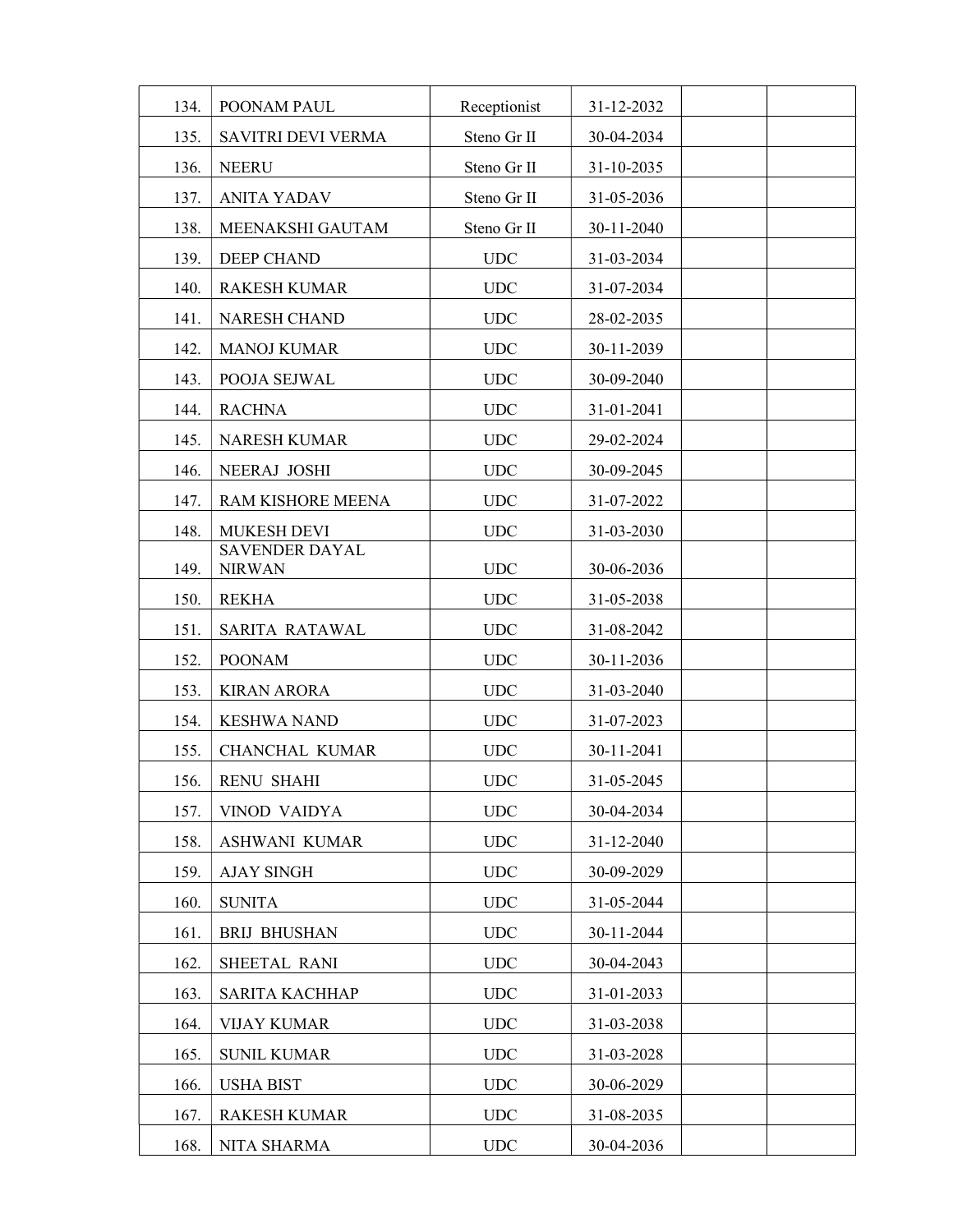| 169. | VARSHA YADAV                             | <b>UDC</b> | 30-06-2043 |  |
|------|------------------------------------------|------------|------------|--|
| 170. | <b>ANIL DRALL</b>                        | <b>UDC</b> | 29-02-2036 |  |
| 171. | <b>TARKESHWAR</b>                        | <b>UDC</b> | 31-10-2045 |  |
| 172. | <b>HARISH SHARMA</b>                     | UDC        | 31-10-2045 |  |
| 173. | <b>KRISHAN KUMAR</b>                     | <b>UDC</b> | 31-08-2027 |  |
| 174. | <b>HIRA SINGH BIST</b>                   | <b>LDC</b> | 29-02-2024 |  |
| 175. | <b>ONKAR SINGH</b>                       | <b>LDC</b> | 30-04-2024 |  |
| 176. | <b>JANARDHAN PRASAD</b>                  | <b>LDC</b> | 31-05-2024 |  |
| 177. | <b>KRIPA SHANKAR PANDEY</b>              | <b>LDC</b> | 31-05-2024 |  |
| 178. | <b>BHAGWAN SAHAY</b><br><b>MEENA</b>     | <b>LDC</b> | 30-06-2024 |  |
| 179. | <b>SARASWATI DEVI</b>                    | <b>LDC</b> | 31-08-2024 |  |
| 180. | <b>KARE SINGH</b>                        | <b>LDC</b> | 31-12-2024 |  |
| 181. | KAILASH NATH PATHAK                      | <b>LDC</b> | 31-01-2027 |  |
| 182. | <b>SAWALIA SAH</b>                       | <b>LDC</b> | 31-12-2029 |  |
| 183. | <b>UMESH KUMAR</b>                       | <b>LDC</b> | 31-01-2030 |  |
| 184. | <b>DEEPAK RAM</b>                        | <b>LDC</b> | 31-07-2030 |  |
| 185. | HARPREET SINGH                           | <b>LDC</b> | 31-10-2031 |  |
| 186. | <b>HARI BAHADUR</b><br><b>BUDHATHOKI</b> | <b>LDC</b> | 31-12-2033 |  |
| 187. | <b>SANJEEV KUMAR</b>                     | <b>LDC</b> | 31-10-2042 |  |
| 188. | <b>ASHISH GOYAL</b>                      | <b>LDC</b> | 28-02-2045 |  |
| 189. | NEELAM PRADEEP KUJUR                     | <b>LDC</b> | 28-02-2045 |  |
| 190. | <b>PRANAYA</b>                           | <b>LDC</b> | 31-05-2045 |  |
| 191. | <b>LALIT PASWAN</b>                      | <b>LDC</b> | 31-01-2046 |  |
| 192. | RAM NANDAN PRASAD                        | LDC        | 28-02-2046 |  |
| 193. | <b>MANISH KUMAR</b>                      | <b>LDC</b> | 31-03-2046 |  |
| 194. | MANOJ KUMAR DHYANI                       | <b>LDC</b> | 30-04-2046 |  |
| 195. | KARAN KATHURIA                           | <b>LDC</b> | 31-05-2046 |  |
| 196. | KAMPIDOU KIPGEN                          | <b>LDC</b> | 31-03-2047 |  |
| 197. | <b>AMIT KUMAR</b>                        | <b>LDC</b> | 31-07-2047 |  |
| 198. | <b>BIKKY KUMAR</b>                       | <b>LDC</b> | 31-01-2048 |  |
| 199. | <b>MANOJ KUMAR</b><br><b>CHOUDHARY</b>   | <b>LDC</b> | 31-10-2048 |  |
| 200. | <b>VINEET KUMAR</b>                      | <b>LDC</b> | 31-07-2049 |  |
| 201. | RACHIT SHARMA                            | <b>LDC</b> | 28-02-2050 |  |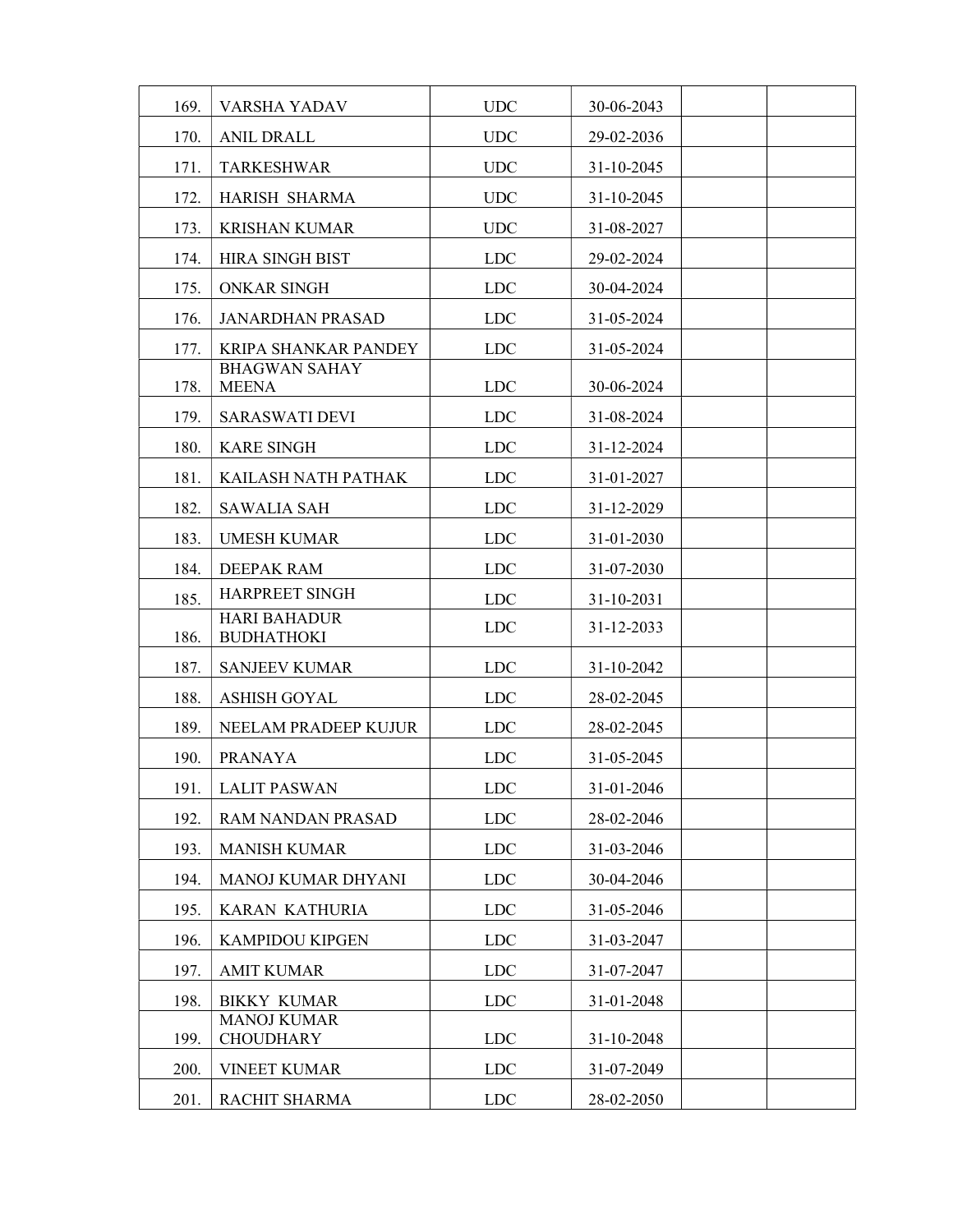| 202. | AMIT KUMAR SHARMA     | LDC        | 31-03-2050 |  |
|------|-----------------------|------------|------------|--|
| 203. | <b>BABITA</b>         | <b>LDC</b> | 31-03-2050 |  |
| 204. | <b>HEM CHANDER</b>    | LDC        | 30-09-2050 |  |
| 205. | <b>SANJAY KUMAR</b>   | $\rm LDC$  | 31-10-2050 |  |
| 206. | PREETI MUDGAL         | <b>LDC</b> | 30-11-2050 |  |
| 207. | <b>HASEEN KHAN</b>    | LDC        | 31-01-2051 |  |
| 208. | SOHAIL UR RAHMAN      | <b>LDC</b> | 31-01-2051 |  |
| 209. | <b>TILKASH</b>        | <b>LDC</b> | 31-01-2051 |  |
| 210. | <b>SUBHAM MADAN</b>   | LDC        | 31-05-2051 |  |
| 211. | <b>HARIOM</b>         | <b>LDC</b> | 31-07-2051 |  |
| 212. | <b>VINOD KUMAR</b>    | <b>LDC</b> | 31-07-2051 |  |
| 213. | KAMAL KANT AZAD       | LDC        | 31-10-2051 |  |
| 214. | DEEPAK KUMAR          | <b>LDC</b> | 30-11-2051 |  |
| 215. | <b>BIJENDER SINGH</b> | <b>LDC</b> | 31-01-2052 |  |
| 216. | <b>VIVEK VERMA</b>    | <b>LDC</b> | 31-03-2052 |  |
| 217. | <b>PANKAJ</b>         | <b>LDC</b> | 31-05-2052 |  |
| 218. | <b>ANIL KUMAR</b>     | LDC        | 31-07-2052 |  |
| 219. | <b>DIVYA BISHT</b>    | <b>LDC</b> | 30-09-2052 |  |
| 220. | MOHIT SHARMA          | <b>LDC</b> | 30-09-2052 |  |
| 221. | NEERAJ YADAV          | LDC        | 31-03-2053 |  |
| 222. | <b>GAUTAM KUMAR</b>   | <b>LDC</b> | 30-06-2053 |  |
| 223. | NARENDER YADAV        | <b>LDC</b> | 31-07-2053 |  |
| 224. | SHEETANSHU SAXENA     | <b>LDC</b> | 31-10-2053 |  |
| 225. | ANSHUL LAKRA          | $\rm LDC$  | 31-01-2054 |  |
| 226. | NITIN CHAUDHARY       | <b>LDC</b> | 28-02-2054 |  |
| 227. | <b>MANISH SIWACH</b>  | LDC        | 31-03-2054 |  |
| 228. | MONIKA KUMARI         | <b>LDC</b> | 30-04-2054 |  |
| 229. | ANIL KUMAR BAMIL      | LDC        | 31-12-2054 |  |
| 230. | <b>PRAMJEET</b>       | $\rm LDC$  | 31-05-2055 |  |
| 231. | <b>ABHILEKH</b>       | <b>LDC</b> | 30-06-2055 |  |
| 232. | <b>RITESH KUMAR</b>   | $\rm LDC$  | 30-04-2056 |  |
| 233. | <b>GAUTAM KUMAR</b>   | LDC        | 30-06-2056 |  |
| 234. | SAKSHAM SHARMA        | <b>LDC</b> | 31-08-2056 |  |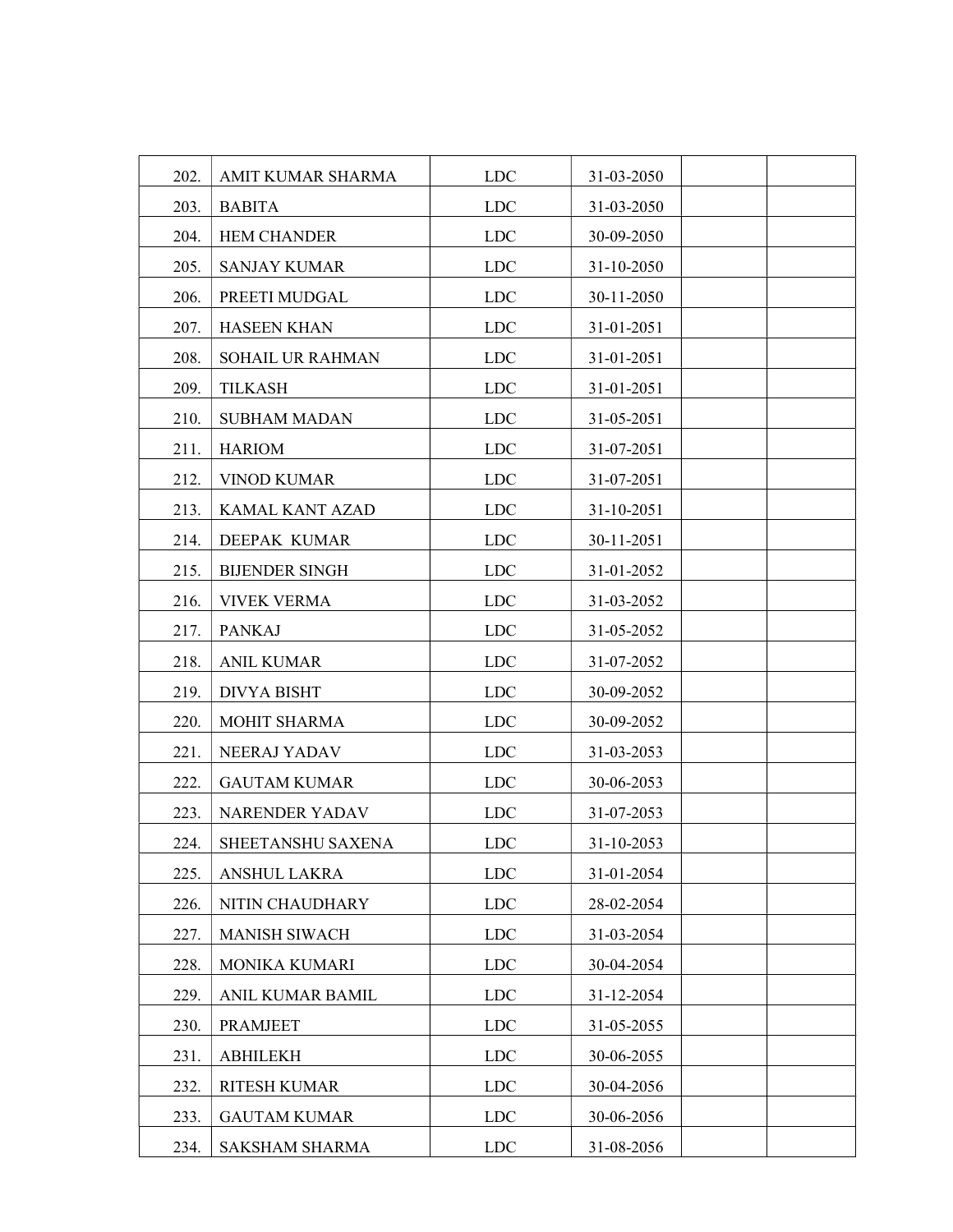| 235. | <b>BANI SINGH</b>                       | <b>MTS</b> | 31-07-2022 |  |
|------|-----------------------------------------|------------|------------|--|
| 236. | <b>KAMLA DEVI</b>                       | <b>MTS</b> | 31-07-2022 |  |
| 237. | YATENDER SINGH                          | <b>MTS</b> | 31-12-2022 |  |
| 238. | <b>GOVIND RAM</b>                       | <b>MTS</b> | 30-04-2023 |  |
| 239. | <b>JAGBIR SINGH</b>                     | <b>MTS</b> | 30-04-2023 |  |
| 240. | PRITHVI RAJ                             | <b>MTS</b> | 30-06-2023 |  |
| 241. | <b>MEHAR CHAND</b>                      | <b>MTS</b> | 31-07-2023 |  |
| 242. | <b>MOHAN LAL</b>                        | <b>MTS</b> | 31-07-2023 |  |
| 243. | <b>SABHA PATI SAH</b>                   | <b>MTS</b> | 30-09-2023 |  |
| 244. | PREM                                    | <b>MTS</b> | 31-05-2024 |  |
| 245. | <b>SHANTI</b>                           | <b>MTS</b> | 31-05-2024 |  |
| 246. | K.K. SHARMA                             | <b>MTS</b> | 30-06-2024 |  |
| 247. | <b>ASHOK KUMAR</b>                      | <b>MTS</b> | 31-07-2024 |  |
| 248. | <b>ASHOK-II</b>                         | <b>MTS</b> | 31-07-2024 |  |
| 249. | KALAM SINGH NEGI                        | <b>MTS</b> | 31-07-2024 |  |
| 250. | <b>VIRENDER SAH</b>                     | <b>MTS</b> | 31-07-2024 |  |
| 251. | <b>RANVIR SINGH</b>                     | <b>MTS</b> | 31-08-2024 |  |
| 252. | <b>SAWALI SAH</b>                       | <b>MTS</b> | 31-12-2024 |  |
| 253. | <b>RANVIR SINGH</b>                     | <b>MTS</b> | 31-01-2025 |  |
| 254. | <b>SHUKENDER PAL</b>                    | <b>MTS</b> | 31-01-2025 |  |
| 255. | <b>SUSHEELA DEVI II</b>                 | <b>MTS</b> | 28-02-2025 |  |
| 256. | <b>BEER SINGH</b>                       | <b>MTS</b> | 31-03-2025 |  |
| 257. | <b>RAJENDER MOHAN</b>                   | <b>MTS</b> | 31-07-2025 |  |
| 258. | <b>SAMPATI DEVI</b>                     | <b>MTS</b> | 31-07-2025 |  |
| 259. | <b>GANGA BAHADUR</b>                    | <b>MTS</b> | 31-12-2025 |  |
| 260. | <b>RAVINDER PAL</b>                     | <b>MTS</b> | 31-12-2025 |  |
| 261. | <b>MAHINDER PAL</b>                     | <b>MTS</b> | 31-01-2026 |  |
| 262. | <b>RAKESH KUMAR</b>                     | <b>MTS</b> | 31-01-2026 |  |
| 263. | <b>LAXMAN SINGH</b><br><b>KAINTYURA</b> | <b>MTS</b> | 28-02-2026 |  |
| 264. | <b>DALEEP KUMAR</b>                     | <b>MTS</b> | 30-04-2026 |  |
| 265. | DHARAM VIR SINGH                        | <b>MTS</b> | 30-04-2026 |  |
| 266. | <b>RAM JEET</b>                         | <b>MTS</b> | 31-05-2026 |  |
| 267. | <b>VED PRAKASH</b>                      | <b>MTS</b> | 31-10-2026 |  |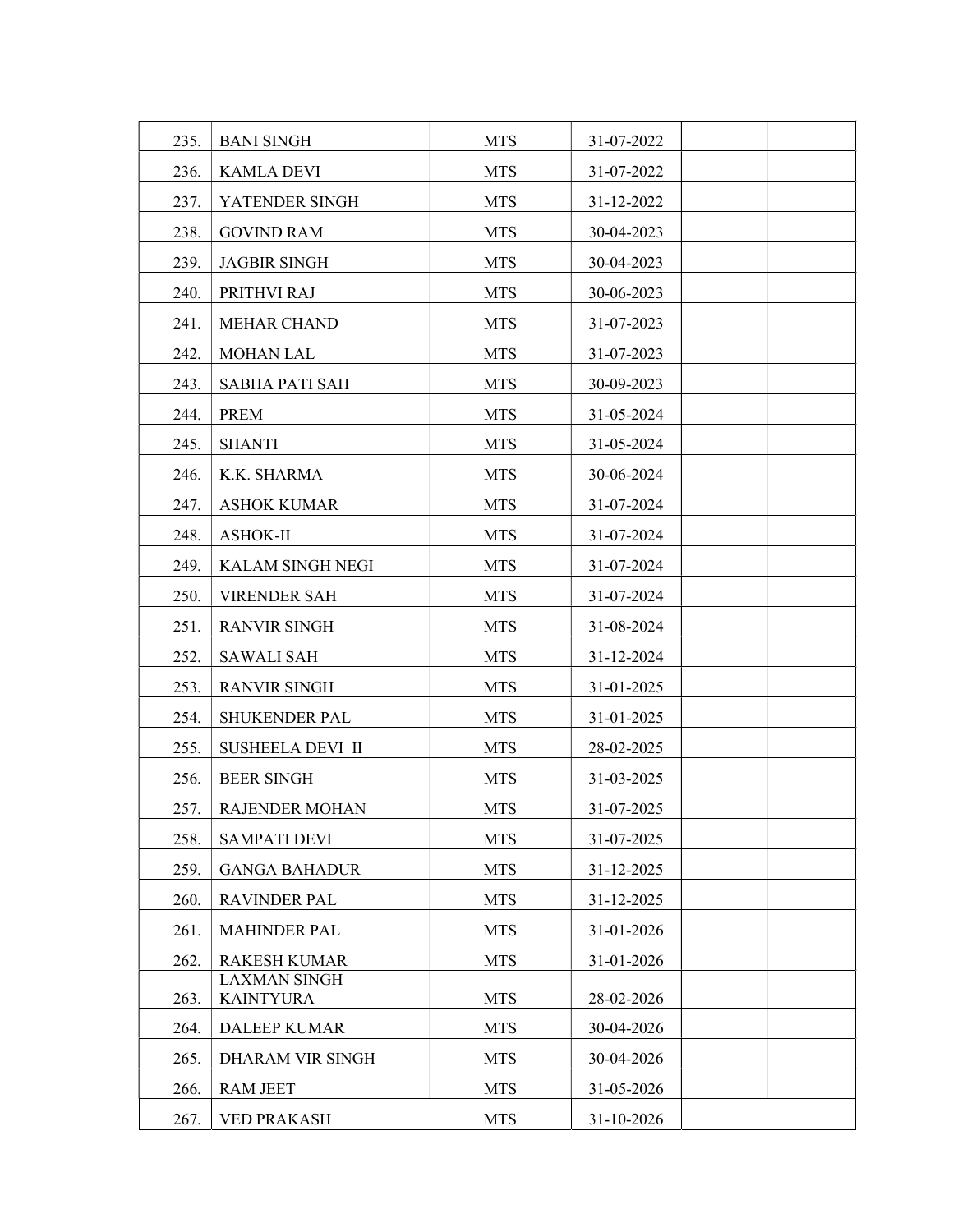| 268. | <b>SHAKUNTALA DEVI</b>                | <b>MTS</b>           | 28-02-2027 |  |
|------|---------------------------------------|----------------------|------------|--|
| 269. | <b>BHAGAT BHADUR</b>                  | <b>MTS</b>           | 31-07-2027 |  |
| 270. | <b>MUNNA</b>                          | <b>MTS</b>           | 31-07-2027 |  |
| 271. | <b>SHIJRI DEVI</b>                    | <b>MTS</b>           | 31-07-2027 |  |
| 272. | <b>KULDEEP KUMAR</b>                  | <b>MTS</b>           | 30-09-2027 |  |
| 273. | <b>DAN SINGH</b>                      | <b>MTS</b>           | 30-04-2028 |  |
| 274. | <b>SAROJINI DEVI</b>                  | <b>MTS</b>           | 30-04-2028 |  |
| 275. | <b>AMAR SINGH</b>                     | <b>MTS</b>           | 31-07-2028 |  |
| 276. | <b>MAHENDER SINGH</b>                 | <b>MTS</b>           | 31-07-2028 |  |
| 277. | <b>SURESH CHANDER</b>                 | <b>MTS</b>           | 31-12-2028 |  |
| 278. | K. K. PANDEY                          | $\operatorname{MTS}$ | 31-01-2029 |  |
| 279. | <b>KHUSHAL MANI</b>                   | <b>MTS</b>           | 31-01-2029 |  |
| 280. | <b>VINOD KUMAR</b>                    | <b>MTS</b>           | 31-12-2029 |  |
| 281. | <b>LALJI YADAV</b>                    | <b>MTS</b>           | 31-07-2030 |  |
| 282. | <b>PAPPU</b>                          | <b>MTS</b>           | 31-03-2031 |  |
| 283. | <b>BAHADUR SINGH-II</b>               | <b>MTS</b>           | 30-04-2032 |  |
| 284. | <b>CHHATER SINGH</b>                  | <b>MTS</b>           | 30-11-2032 |  |
| 285. | <b>BHORI LAL</b>                      | <b>MTS</b>           | 31-10-2034 |  |
| 286. | SANJEEV KUMAR-II                      | <b>MTS</b>           | 31-05-2036 |  |
| 287. | <b>SANJAY KATARIA</b>                 | <b>MTS</b>           | 31-03-2037 |  |
| 288. | PRAMOD KUMAR                          | <b>MTS</b>           | 31-08-2038 |  |
| 289. | <b>USHA</b>                           | <b>MTS</b>           | 31-08-2038 |  |
| 290. | NARENDER P.NAUTIYAL                   | <b>MTS</b>           | 30-06-2041 |  |
| 291. | <b>SUNIL KUMAR ROY</b>                | <b>MTS</b>           | 31-10-2044 |  |
| 292. | <b>AVINASH</b>                        | <b>MTS</b>           | 31-05-2045 |  |
| 293. | <b>MANISH KUMAR</b><br><b>MUDHGAL</b> | $\operatorname{MTS}$ | 31-07-2045 |  |
| 294. | <b>MAMTA RANI</b>                     | <b>MTS</b>           | 31-08-2046 |  |
| 295. | <b>CHANDER SHEKHAR</b>                | <b>MTS</b>           | 31-08-2047 |  |
| 296. | <b>KAMAL BAHADUR</b>                  | <b>MTS</b>           | 31-12-2047 |  |
| 297. | <b>SUNIL KUMAR</b>                    | <b>MTS</b>           | 30-04-2050 |  |
| 298. | <b>RAHUL PREMI</b>                    | <b>MTS</b>           | 31-01-2052 |  |
| 299. | SHIVAM KASHYAP                        | <b>MTS</b>           | 31-03-2053 |  |
| 300. | PANKAJ SINGH                          | <b>MTS</b>           | 30-06-2054 |  |
| 301. | <b>PREETI</b>                         | <b>MTS</b>           | 31-07-2056 |  |
| 302. | <b>SATPAL</b>                         | <b>MTS</b>           | 30-06-2031 |  |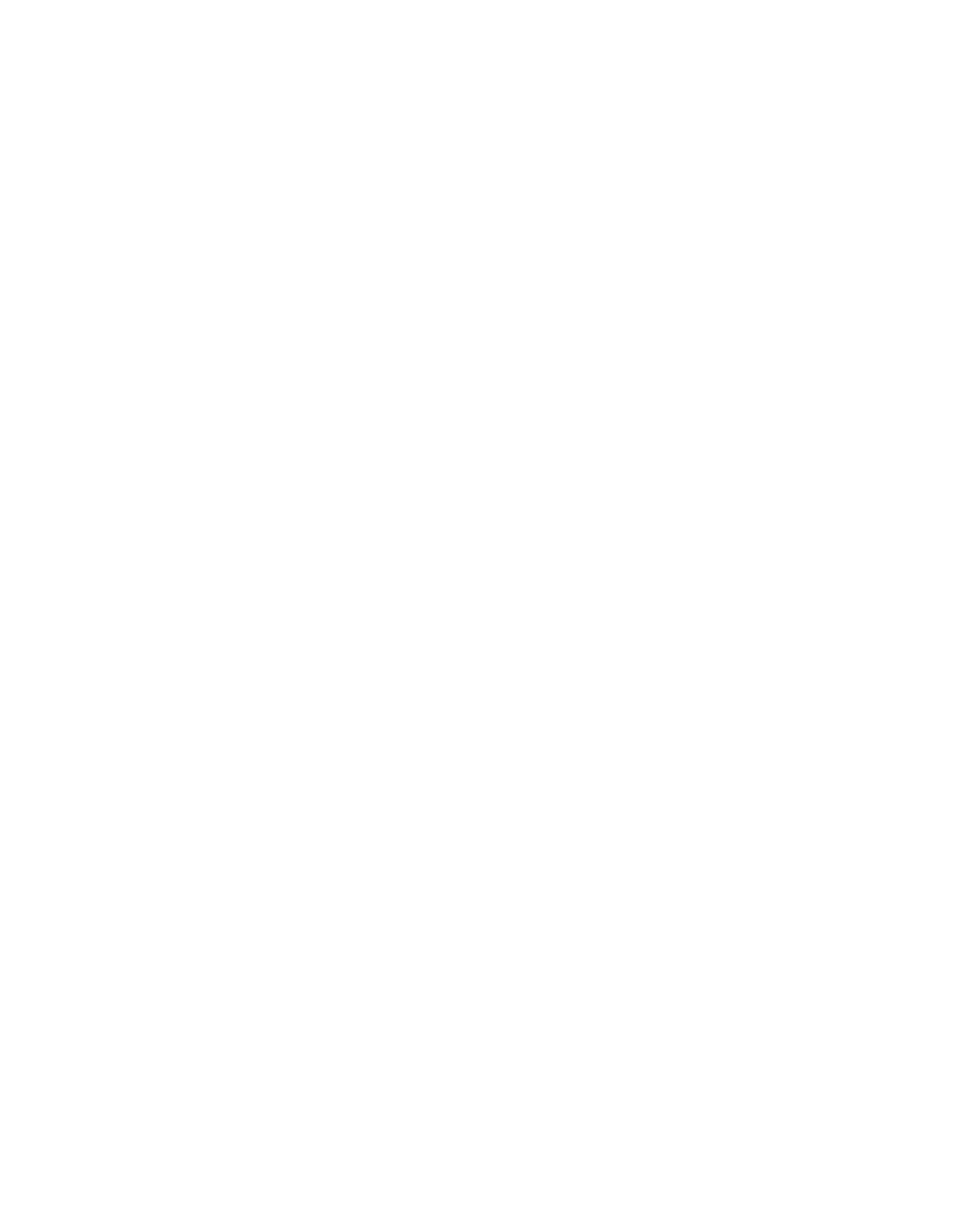#### Central Institute of Educational Technology (CIET)

### Non- Academic (Technical)

| S.no           | Name of the Employee     | Name of the post                 | Date of    | <b>Remarks</b> | <b>Signature</b> |
|----------------|--------------------------|----------------------------------|------------|----------------|------------------|
|                |                          |                                  | Retirement | (If any)       |                  |
| 1              | Ms. Kunda Shamkuwar      | Supdt. Enginr. (ED)              | 31.10.2025 |                |                  |
| $\overline{2}$ | Sh. Rakesh Kumar         | Cameraman                        | 31.05.2025 |                |                  |
|                |                          | Gr.I(MPD)                        |            |                |                  |
| $\mathfrak{Z}$ | Sh. Mansukh Bhai Rathore | T.V.P. Gr.I (MPD)                | 31.01.2030 |                |                  |
| $\overline{4}$ | Smt. Savita Sharad       | $\overline{T.V}$ .P. Gr.II (MPD) | 31.07.2023 |                |                  |
| 5              | Smt. Anupama Thukral     | Asstt.Engr.                      | 30.04.2029 |                |                  |
|                |                          | $Gr.$ ' $B$ ' $(ED)$             |            |                |                  |
| 6              | Sh. B. Lyngdoh           | Asstt.Engr.                      | 31.01.2026 |                |                  |
|                |                          | $Gr.$ ' $B$ ' $(ED)$             |            |                |                  |
| $\tau$         | Smt. Vandana Arimardan   | ARP-I                            | 30.11.2022 |                |                  |
| $8\,$          | Smt. Vimlesh Chaudhary   | ARP-II(MPD)                      | 31.12.2046 |                |                  |
| 9              | Smt. Jeetender Kaur      | Make Up                          | 30.09.2024 |                |                  |
|                |                          | Artist(MPD)                      |            |                |                  |
| 10             | Sh. Daleep Kumar         | Engg. Asstt.(ED)                 | 31.07.2032 |                |                  |
|                |                          |                                  |            |                |                  |
| 11             | Sh. Sunil Kumar          | Engg. Asstt.(ED)                 | 31.01.2026 |                |                  |
| 12             | Smt. Anjula Sagar        | Field                            | 30.11.2030 |                |                  |
|                |                          | Investigator(DICT)               |            |                |                  |
| 13             | Sh. W. Devendran         | Floor                            | 31.03.2027 |                |                  |
|                |                          | Manager(MPD)                     |            |                |                  |
| 14             | Sh. Virender Kumar Rawat | Projectionist                    | 31.10.1941 |                |                  |
|                |                          | Gr.I(ED)                         |            |                |                  |
| 15             | Smt. Suman Kanojia       | Make up                          | 30.06.2031 |                |                  |
|                |                          | Asstt.(MPD)                      |            |                |                  |
| 16             | Sh. Narender Pal Nagar   | Floor Asstt.(MPD)                | 31.07.2023 |                |                  |
|                |                          |                                  |            |                |                  |
| 17             | Sh. Robert               | Floor Asstt.(MPD)                | 30.06.2032 |                |                  |
| 18             | Sh. A.K. Mishra          | Tracer(ED)                       | 31.08.2025 |                |                  |
| 19             | Sh. Chander pal Singh    | Lightman(MPD)                    | 30.04.2023 |                |                  |
| 20             | Sh. Ravinder Gulati      | Lightman(MPD)                    | 30.04.2023 |                |                  |
|                |                          |                                  |            |                |                  |
| 21             | Sh. Sanjeev Kumar        | Professional                     | 31.12.2034 |                |                  |
|                |                          | Assistant                        |            |                |                  |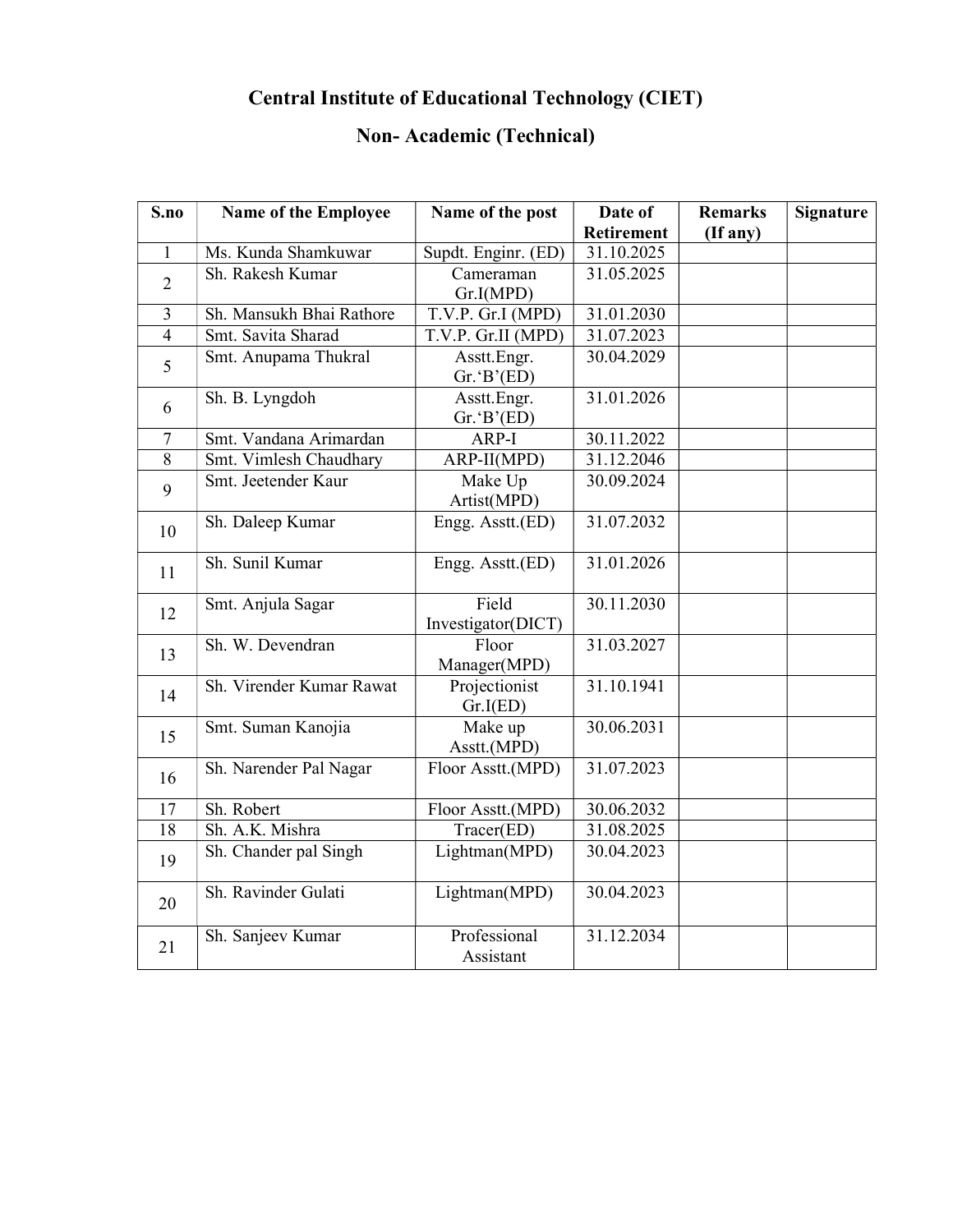### NIE Headquarters

#### Technical Staff

| SL<br>NO | <b>EMPLOYEE NAME</b>             | <b>DESIGNATION</b>                           | <b>DOR</b> | <b>Remarks</b> | <b>Signature</b> |
|----------|----------------------------------|----------------------------------------------|------------|----------------|------------------|
| 1.       | Arun Kumar Chitkara              | <b>Chief Production Officer</b>              | 31.08.2024 |                |                  |
| 2.       | <b>Abdul Naim</b>                | Production Officer                           | 31.07.2023 |                |                  |
| 3.       | Amitabh Kumar                    | <b>Business Manager</b>                      | 30.11.2034 |                |                  |
| 4.       | Anil Kumar Nayal                 | <b>JUNIOR DRAFTSMAN</b>                      | 31.03.2025 |                |                  |
| 5.       | Anita                            | <b>SEMI PROFESSIONAL</b><br><b>ASSISTANT</b> | 30.04.2035 |                |                  |
| 6.       | <b>Arem Moses Vinod</b><br>Kumar | PRODUCTION OFFICER                           | 28.02.2026 |                |                  |
| 7.       | Atul Kumar Saxena                | PRODUCTION OFFICER                           | 31.03.2024 |                |                  |
| 8.       | Atul Kumar Srivastava            | <b>PROGRAMMER</b>                            | 31.12.2034 |                |                  |
| 9.       | Barun Kumar Kharwar              | <b>JUNIOR FOREMAN</b>                        | 31.01.2040 |                |                  |
| 10.      | <b>Bijnan Sutar</b>              | <b>EDITOR</b>                                | 31.10.2028 |                |                  |
| 11.      | Christopher Kujur                | <b>PROFESSIONAL</b><br><b>ASSISTANT</b>      | 31.12.2025 |                |                  |
| 12.      | Deepak Jaiswal                   | <b>ASSISTANT</b><br>PRODUCTION OFFICER       | 31.05.2043 |                |                  |
| 13.      | Deepak Kumar Kapoor              | <b>PROFESSIONAL</b><br><b>ASSISTANT</b>      | 30.06.2025 |                |                  |
| 14.      | Devender Kumar                   | <b>DRIVER GRADE I</b>                        | 31.07.2022 |                |                  |
| 15.      | E. Lugun                         | <b>MARKETING</b><br><b>EXECUTIVE</b>         | 30.11.2028 |                |                  |
| 16.      | Hemant Kumar                     | <b>EDITOR</b>                                | 30.04.2038 |                |                  |
| 17.      | Jagmohan Parkash Anand           | <b>SEMI PROFESSIONAL</b><br><b>ASSISTANT</b> | 31.01.2032 |                |                  |
| 18.      | Jahan Lal                        | <b>ASSISTANT</b><br>PRODUCTION OFFICER       | 31.08.2025 |                |                  |
| 19.      | Laxmi Shah                       | <b>DRIVER GRADE I</b>                        | 31.05.2024 |                |                  |
| 20.      | Mukesh Kumar Gaur                | <b>ASSISTANT</b><br>PRODUCTION OFFICER       | 30.11.2022 |                |                  |
| 21.      | M.Shivakumar                     | <b>STORE OFFICER</b>                         | 31.07.2028 |                |                  |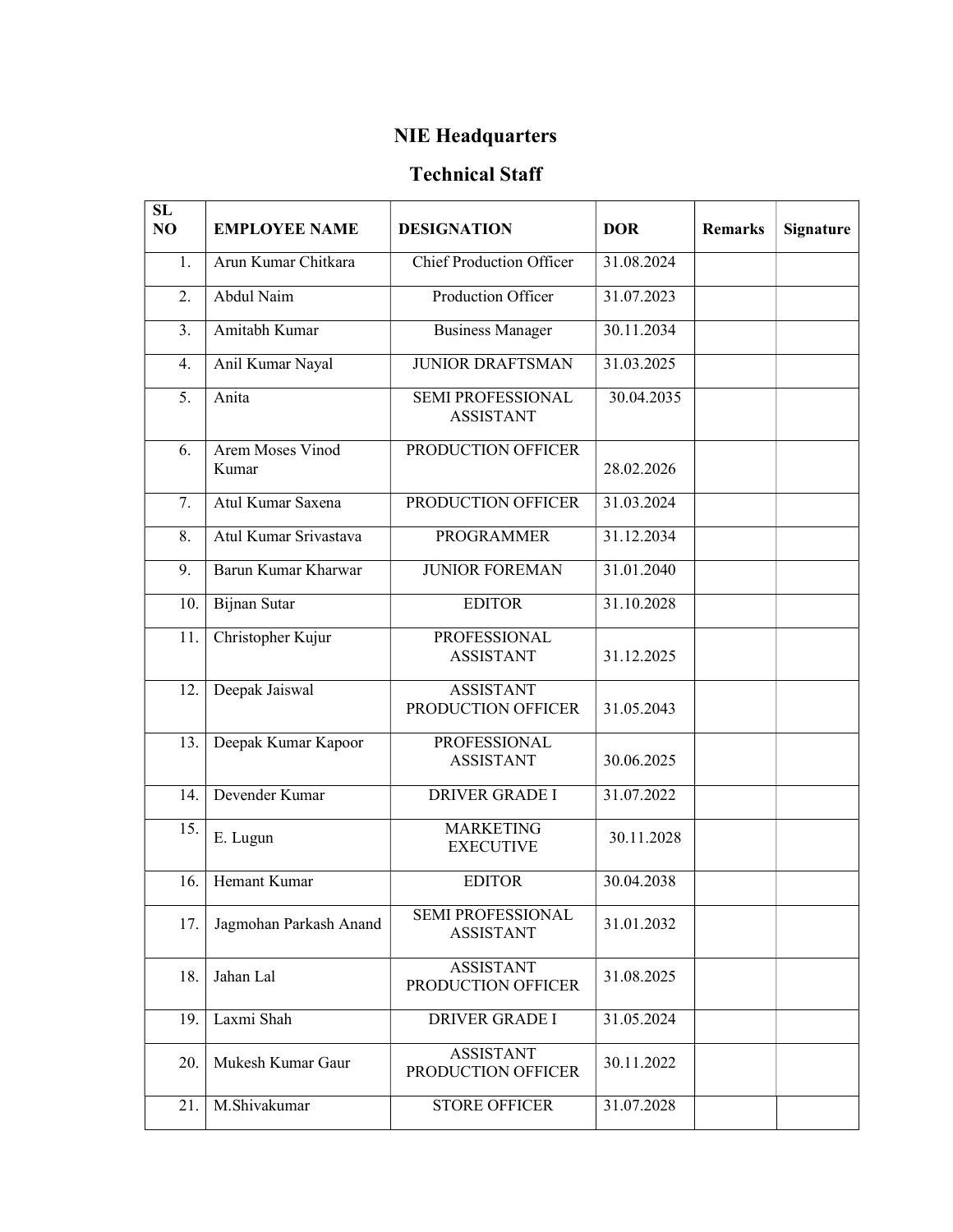| 22.               | Manash Kumar Ghosh   | <b>Assistant Store Officer</b>           | 31.01.2042 |  |
|-------------------|----------------------|------------------------------------------|------------|--|
| 23.               | Manmohan Singh       | <b>MECHANIC</b>                          | 31.07.2027 |  |
| 24.               | Mohd. Arif Sadiq     | <b>PROGRAMMER</b>                        | 30.11.2026 |  |
| 25.               | N L Srinivas         | <b>SENIOR SYSTEM</b><br><b>ANALYST</b>   | 31.07.2033 |  |
| 26.               | Om Prakash           | <b>PRODUCTION</b><br><b>ASSISTANT</b>    | 31.07.2026 |  |
| 27.               | Parkash Chand        | <b>MECHANIC</b>                          | 30.06.2032 |  |
| 28.               | Pawan Kumar          | <b>DRIVER GRADE I</b>                    | 31.03.2026 |  |
| 29.               | Pawan Kumar Barriar  | <b>DTP OPERATOR</b>                      | 31.08.2038 |  |
| 30.               | Pawanjeet Pal        | <b>MECHANIC</b>                          | 30.04.2030 |  |
| 31.               | Prakash Veer Singh   | <b>PRODUCTION</b><br><b>ASSISTANT</b>    | 31-07-2027 |  |
| $\overline{32}$ . | R. Selvaraj          | <b>SENIOR STORE OFFICER</b>              | 31.05.2026 |  |
| $\overline{33}$ . | R.K. Pippal          | <b>PRODUCTION</b><br><b>ASSISTANT</b>    | 30.06.2024 |  |
| 34.               | Rajeev Kumar         | SEMI PROFESSIONAL<br><b>ASSISTANT</b>    | 31.07.2038 |  |
| 35.               | Rakesh Kumar         | PROOF READER                             | 30.09.2046 |  |
| 36.               | Rakesh Kumar-II      | <b>MECHANIC</b>                          | 31.08.2035 |  |
| 37.               | Ranbir S Parashar    | PROOF READER                             | 31.10.2022 |  |
| 38.               | Ratan Lal            | <b>STORE OFFICER</b>                     | 31.12.2043 |  |
| 39.               | Ravinder Singh Pawar | <b>ASSISTANT STORE</b><br><b>OFFICER</b> | 31.10.2022 |  |
| 40.               | Rishipal Singh       | EDITORIAL ASSISTANT                      | 31.12.2023 |  |
| 41.               | Sanjeev Kumar        | <b>COPY HOLDER</b>                       | 31.10.2042 |  |
| 42.               | Seema Sharma         | <b>DATA ENTRY</b><br><b>OPERATOR</b>     | 31.03.2035 |  |
| 43.               | Sharafat Ali         | PROFESSIONAL<br><b>ASSISTANT</b>         | 31.01.2032 |  |
| 44.               | Shveta Uppal         | <b>CHIEF EDITOR</b>                      | 30.06.2024 |  |
| 45.               | Subhash Chander      | PROFESSIONAL<br><b>ASSISTANT</b>         | 31.07.2022 |  |
| 46.               | Sudhindra Kumar      | <b>PROGRAMMER</b>                        | 31.12.2030 |  |
| 47.               | Suman Lata           | <b>PROFESSIONAL</b><br><b>ASSISTANT</b>  | 31.07.2032 |  |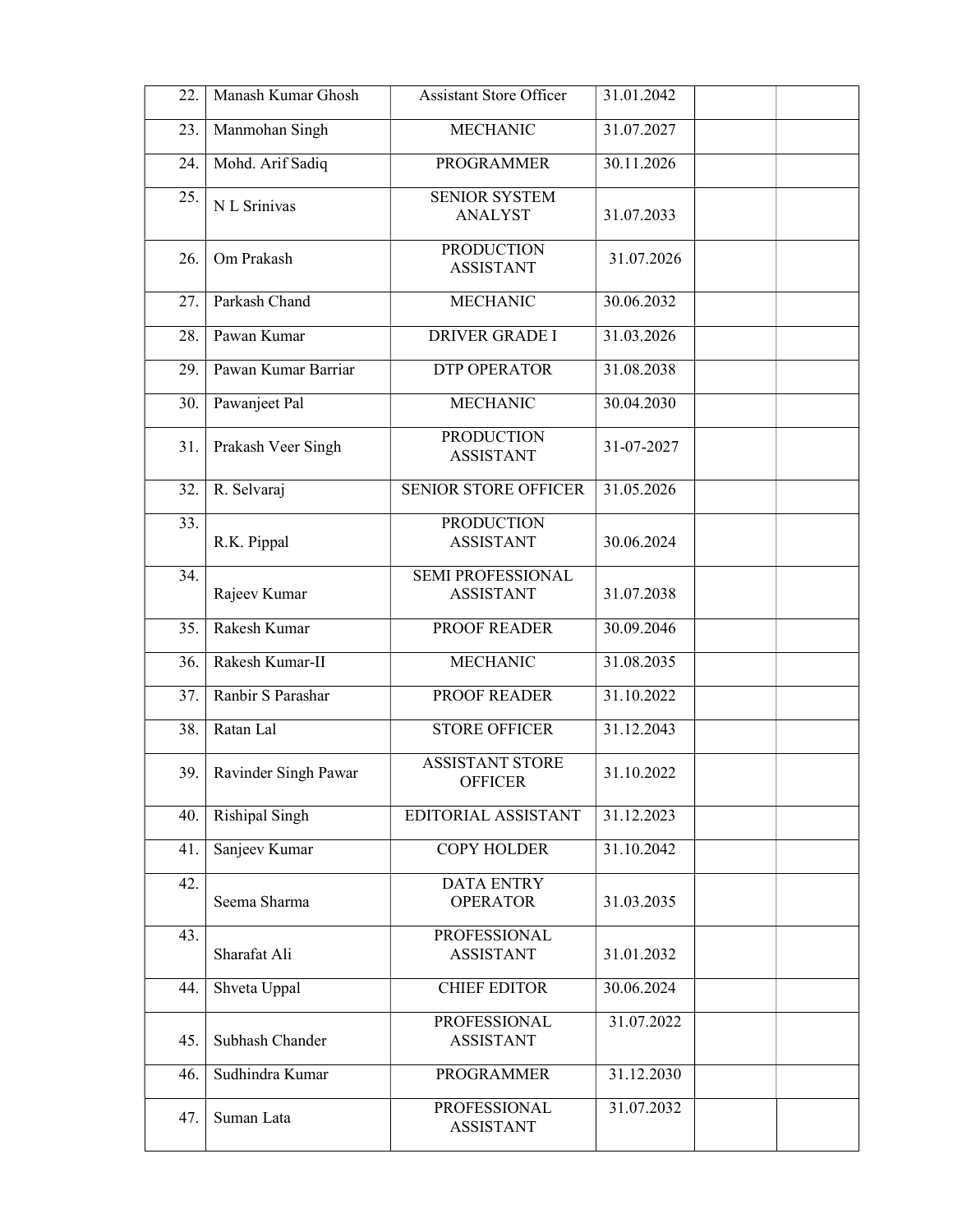| 48. | Sunil Kumar          | <b>PRODUCTION</b><br><b>ASSISTANT</b>       | 31.12.2028 |  |
|-----|----------------------|---------------------------------------------|------------|--|
| 49. | Sunil Kumar          | <b>DRIVER GRADE I</b>                       | 30.06.2025 |  |
| 50. | Sunil Kumar Sinha    | <b>PROGRAMMER</b>                           | 30.09.2032 |  |
| 51. | Surender Kumar       | <b>DTP OPERATOR</b>                         | 31.12.2031 |  |
| 52. | U.K. Jain            | <b>ASSISTANT BUSINESS</b><br><b>MANAGER</b> | 31.07.2023 |  |
| 53. | V.B Patil            | <b>SENIOR TECHNICAL</b><br><b>OFFICER</b>   | 30.06.2035 |  |
| 54. | Ved Prakash          | <b>FOREMAN</b>                              | 30.11.2029 |  |
| 55. | Vikrant Kumar Singh  | <b>COMPUTER OPERATOR</b><br><b>GRADE I</b>  | 31.10.2038 |  |
| 56. | Vipin Dewan          | <b>CHIEF BUSINESS</b><br><b>MANAGER</b>     | 31.01.2024 |  |
| 57. | Vishva Bandhu        | <b>PROGRAMMER</b>                           | 30.11.2028 |  |
| 58. | <b>RNTRIPATHI</b>    | <b>MARKETING</b><br><b>EXECUTIVE</b>        | 30.06.2040 |  |
| 59. | <b>SANJEEV KUMAR</b> | <b>PROFESSIONAL</b><br><b>ASSISTANT</b>     | 31.12.2034 |  |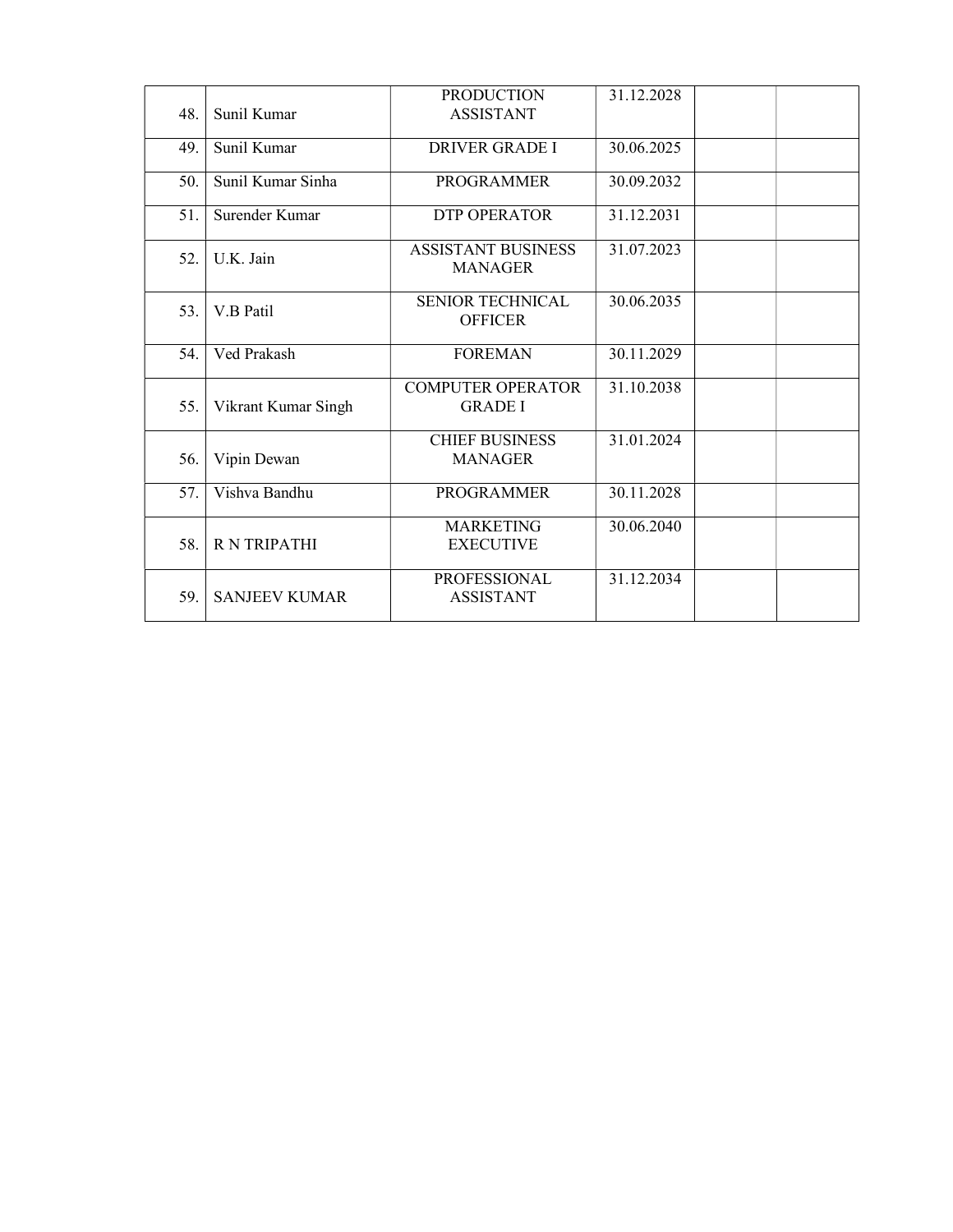# PSSCIVE, Bhopal

# Non- Academic Staff

| S.No.             | Name of the official         | <b>Designation</b><br>Date of<br>Retirement |            | <b>Remarks</b> | <b>Signature</b> |
|-------------------|------------------------------|---------------------------------------------|------------|----------------|------------------|
|                   |                              |                                             |            |                |                  |
| 1.                | Shri P. C. Meena             | <b>Under Secretary</b>                      | 31-07-2033 |                |                  |
| $\overline{2}$ .  | Smt. Annie Philip            | Senior Accountant                           | 30-06-2033 |                |                  |
| $\overline{3}$ .  | Shri Praveen Katolkar        | <b>APC</b>                                  | 31-10-2033 |                |                  |
| 4.                | Smt. Manisha Katolkar        | Personal Assistant                          | 30-11-2033 |                |                  |
| 5.                | Shri Durgesh Satankar        | Co. Operator Gr. II                         | 30-12-2029 |                |                  |
| $\overline{6}$ .  | Shri Vinod Kumar Soni        | Co. Operator Gr. II                         | 31-08-2029 |                |                  |
| 7.                | Shri J.M. Wallace            | Co. Operator Gr. II                         | 31-10-2028 |                |                  |
| 8.                | Shri Jivan B. Koli           | Co. Operator Gr. II                         | 30-06-2029 |                |                  |
| 9.                | Shri Ram Bahadur K.          | Junior Accountant                           | 31-12-2030 |                |                  |
| 10.               | Shri K. Chalapathi Rao       | Co. Operator Gr. III                        | 31-01-2032 |                |                  |
| 11.               | Shri Akhilesh Kashiv         | Co. Operator Gr. III                        | 31-07-2030 |                |                  |
| 12.               | Smt. Sangeeta Sortey         | Co. Operator Gr. III                        | 31-08-2036 |                |                  |
| 13.               | Smt. Sunita Koli             | Co. Operator Gr. III                        | 31-10-2032 |                |                  |
| 14.               | Smt. Mamta Varshney          | U.D.C.                                      | 31-01-2029 |                |                  |
| 15.               | Smt. Jayashree Nair          | U.D.C.                                      | 30-04-2030 |                |                  |
| 16.               | Smt. Rajani Balwani          | U.D.C.                                      | 30-04-2029 |                |                  |
| 17.               | Smt. Mamta Srivastava        | Recp.t/EPABX<br>Operator                    | 31-01-2029 |                |                  |
| 18.               | Shri Bhola Prsd.<br>Janghela | Store Keeper Gr. II                         | 30-06-2029 |                |                  |
| 19.               | Shri Shyam Basu              | L.D.C.                                      | 30-04-2030 |                |                  |
| 20.               | Ms. Aparna Vyas              | Library Clerk                               | 31-07-2030 |                |                  |
| 21.               | Ms. Neel Kusum Ekka          | L.D.C.                                      | 31-12-2050 |                |                  |
| 22.               | Shri Subodh Kumar U.         | L.D.C.                                      | 31-11-2028 |                |                  |
| 23.               | Shri Vijay Katole            | Driver                                      | 31-10-2022 |                |                  |
| 24.               | Shri Babulal Malviya         | Driver                                      | 30-05-2027 |                |                  |
| 25.               | Shri Gour Sunder Nath        | <b>MTS</b>                                  | 30-09-2030 |                |                  |
| 26.               | Shri Kamlesh Ahirwar         | <b>MTS</b>                                  | 31-12-2037 |                |                  |
| $\overline{27}$ . | Smt. D. Vimala               | <b>MTS</b>                                  | 31-01-2027 |                |                  |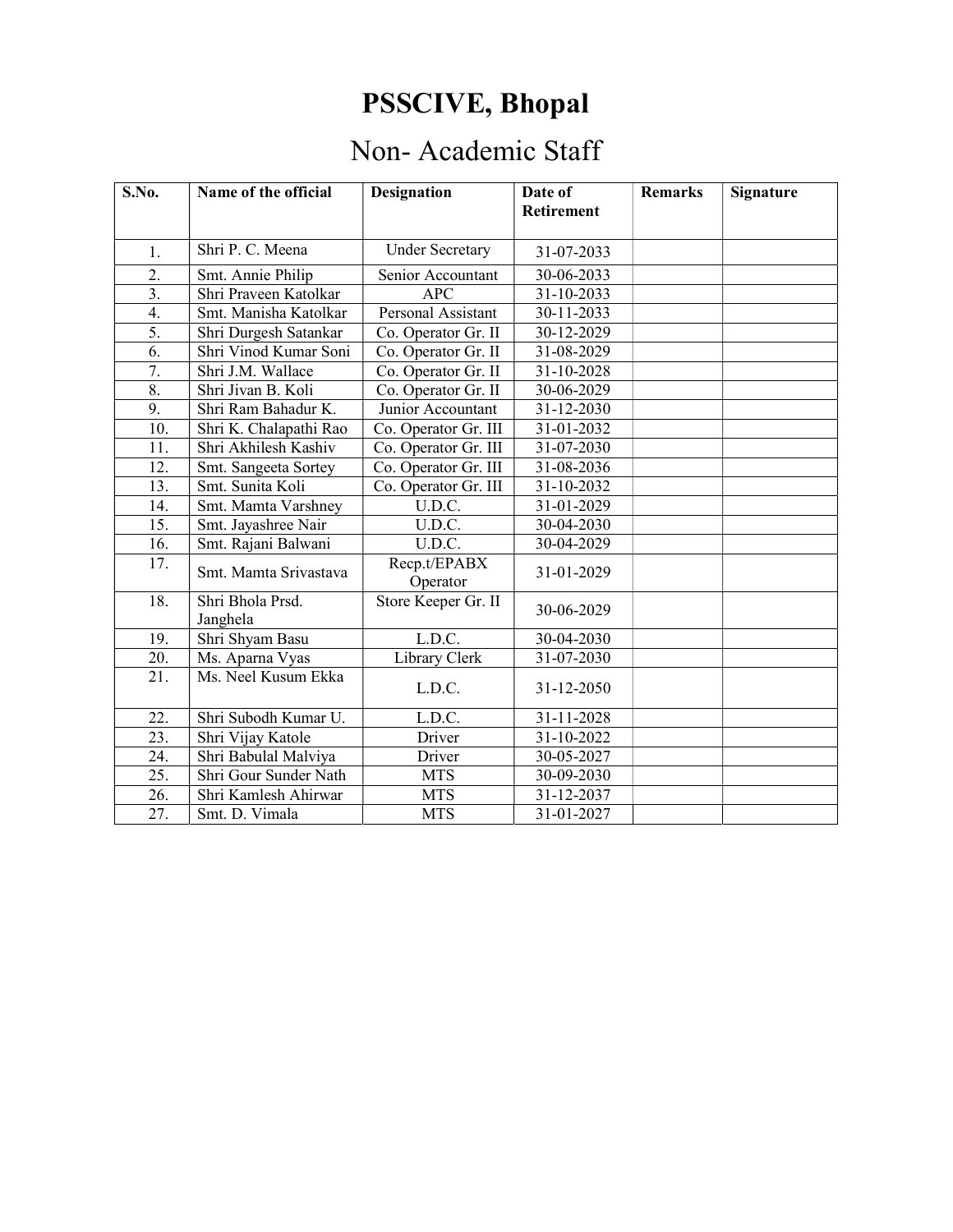### REGIONAL INSTITUTE OF EDUCATION, BHUBANESWAR

| <b>Sl. No.</b>   | <b>Name</b>                 | <b>Designation</b>        | Date of<br>Remarks, |        | <b>Signature</b> |
|------------------|-----------------------------|---------------------------|---------------------|--------|------------------|
|                  |                             |                           | <b>Retirement</b>   | if any |                  |
| 1.               | Mr. Puskar Behera           | Administrative<br>Officer | 30-06-2024          |        |                  |
| 2.               | Mr. P.K. Rai                | <b>Section Officer</b>    | 30-06-2031          |        |                  |
| $\overline{3}$ . | Mr. S.K. Rout               | <b>Section Officer</b>    | 30-06-2038          |        |                  |
| 4.               | Mr. M.K. Behera             | A.P.C.                    | 31-03-2046          |        |                  |
| 5.               | Mrs. Puspalata Lakra        | Professional<br>Assistant | 30-09-2031          |        |                  |
| 6.               | Sri S. Tripathy             | Senior Accountant         | 30-06-2040          |        |                  |
| $\overline{7}$ . | Sri P.K.Behera              | Asst. Store Officer       | 31-03-2035          |        |                  |
| 8.               | Sri A.K. Baliarsingh        | Security Supervisor       | 28-02-2035          |        |                  |
| 9.               | Sri R.C. Hansdah            | Junior Accountant         | 31-07-2037          |        |                  |
| 10.              | Sri S. Dharua               | Assistant                 | 31-03-2030          |        |                  |
| 11.              | Sri Rajat Kumar Sethi       | Personal Assistant        | 31-07-2035          |        |                  |
| 12.              | Ms. Gargi Sukaberi          | Steno Grade-II            | 31-12-2046          |        |                  |
| 13.              | Mrs. R. Bhanja              | U.D. Clerk                | 30-04-2025          |        |                  |
| 14.              | Mrs. Rupa Ghosh             | U.D. Clerk                | 31-10-2022          |        |                  |
| 15.              | Sri Phakir Mohan<br>Soren   | U.D. Clerk                | 31-12-2036          |        |                  |
| 16.              | Ms. Priyadarsini Sethi      | U.D. Clerk                | 31-07-2038          |        |                  |
| 17.              | Sri Jayapal Soren           | U.D. Clerk                | 30-06-2037          |        |                  |
| 18.              | Sri J.K. Satapathy          | U.D. Clerk                | 30-06-2044          |        |                  |
| 19.              | Sri Nirakar Nayak           | U.D. Clerk                | 30-06-2045          |        |                  |
| 20.              | Mrs. Snehalata Jena         | Lady Pharmacist           | 31-03-2037          |        |                  |
| 21.              | Sri C.R. Mohapatra          | Lab. Asst.-cum-S.K.       | 31-05-2024          |        |                  |
| 22.              | Sri N.R. Mohapatra          | Laboratory<br>Assistant   | 31-07-2022          |        |                  |
| 23.              | Sri P. M. Tarai             | Laboratory<br>Assistant   | 30-04-2035          |        |                  |
| 24.              | Sri Tanmoy<br>Karunamoy     | Laboratory<br>Assistant   | 30-11-2038          |        |                  |
| 25.              | Ms. B.P. Toppo              | Laboratory<br>Assistant   | 31-12-2040          |        |                  |
| 26.              | Sri Sukanta Ku.<br>Behera   | Laboratory<br>Assistant   | 30-06-2036          |        |                  |
| 27.              | Sri Sanjeeb Ku. Das         | Laboratory<br>Assistant   | 31-12-2034          |        |                  |
| 28.              | Sri Dharani Dhar<br>Khandai | Laboratory Assistant      | 31-10-2040          |        |                  |
| 29.              | Sri P.K. Nayak              | L.D. Clerk                | 30-06-2036          |        |                  |
| 30.              | Sri Manoj Kumar<br>Sahoo    | L.D. Clerk                | 28-02-2044          |        |                  |
| 31.              | Ms. Purnima Singh           | L.D. Clerk                | 31-07-2054          |        |                  |
| 32.              | Sri D. Rath                 | L.D. Clerk                | 30-04-2036          |        |                  |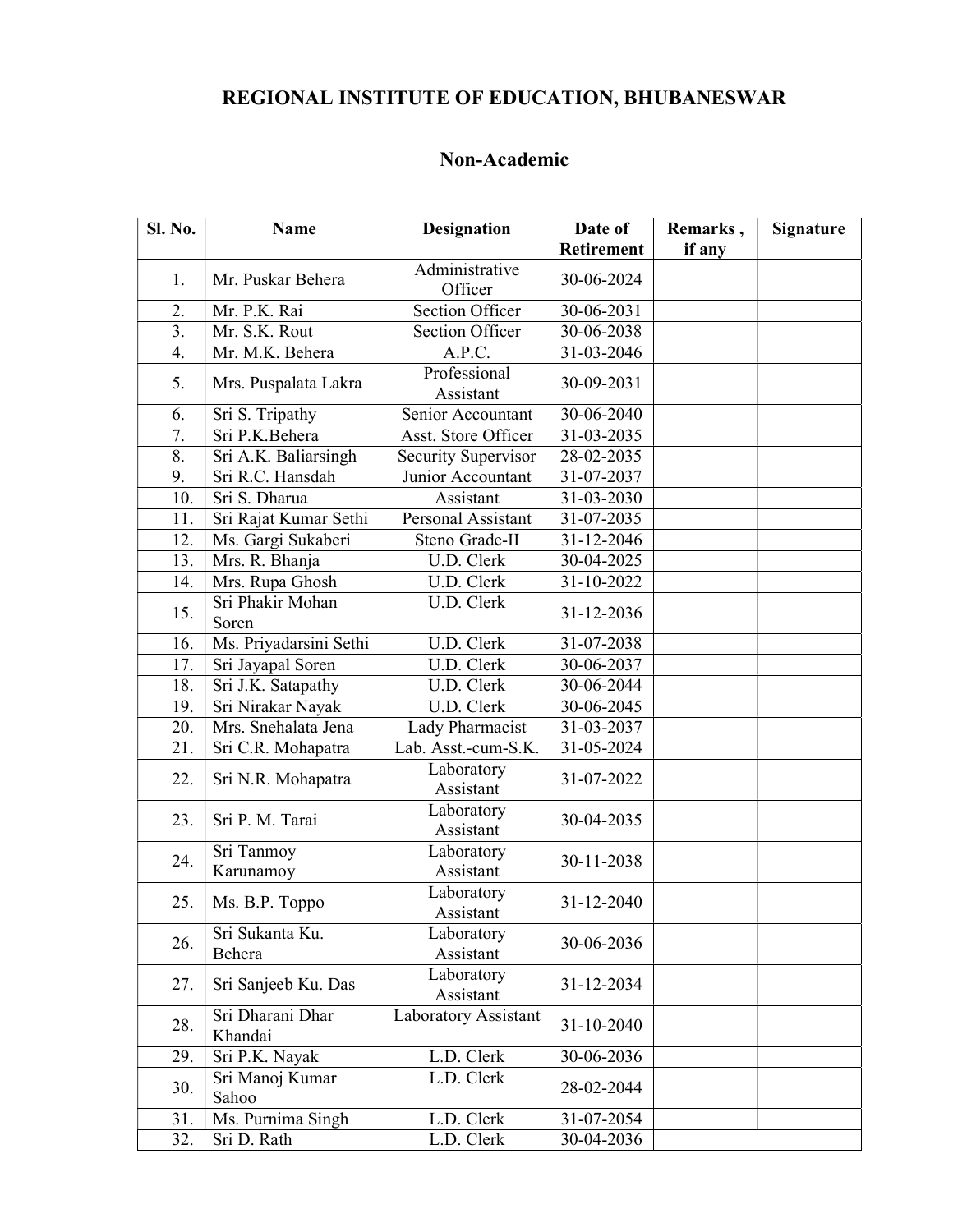| 33. | Sri S.K. Jena        | L.D. Clerk  | 30-06-2039 |  |
|-----|----------------------|-------------|------------|--|
| 34. | Sri Manoja Ku.       | L.D. Clerk  | 31-03-2042 |  |
|     | Mohapatra            |             |            |  |
| 35. | Sh. Ajay Kumar Sahoo | L.D. Clerk  | 31-07-2022 |  |
| 36. | Sri P.K. Ekka        | Carpenter   | 31-05-2028 |  |
| 37. | Sri Jalandhar Jena   | Sr. Library | 31-07-2024 |  |
|     |                      | Attendant   |            |  |
| 38. | Smt. Vijaya Mishra   | Sr. Library | 31-01-2023 |  |
|     |                      | Attendant   |            |  |
| 39. | Sri Senapati Pradhan | <b>MTS</b>  | 31-05-2023 |  |
| 40. | Sri Kasinath Sahoo   | <b>MTS</b>  | 30-06-2043 |  |
| 41. | Sri Baina Nayak      | <b>MTS</b>  | 31-03-2036 |  |
| 42. | Sri Iswar Nayak      | <b>MTS</b>  | 30-04-2046 |  |
| 43. | Sri S. K. Patra      | <b>MTS</b>  | 31-01-2036 |  |
| 44. | Sri A.N. Singh       | <b>MTS</b>  | 30-04-2023 |  |
| 45. | Sri Karunakar Naik   | <b>MTS</b>  | 30-06-2045 |  |
| 46. | Sri Saheb Singh      | <b>MTS</b>  | 30-11-2029 |  |
| 47. | Sri Susan Dehury     | <b>MTS</b>  | 31-07-2028 |  |
| 48. | Sri Gopal Naik       | <b>MTS</b>  | 31-07-2023 |  |
| 49. | Smt. Sanjukta Sahoo  | <b>MTS</b>  | 30-06-2033 |  |
| 50. | Sri Ramesh Ch. Naik  | <b>MTS</b>  | 31-05-2031 |  |
| 51. | Sri Rabindra Naik    | <b>MTS</b>  | 30-06-2029 |  |
| 52. | Sri Laxmidhar Nayak  | <b>MTS</b>  | 28-02-2030 |  |
| 53. | Sri Dinabandhu       | <b>MTS</b>  | 30-06-2046 |  |
|     | Mohapatra            |             |            |  |
| 54. | Sri Sandip Sekhar    | <b>MTS</b>  | 31-05-2042 |  |
|     | Pattanaiak           |             |            |  |
| 55. | Sri Pratap Ch. Naik  | <b>MTS</b>  | 31-03-2026 |  |
| 56. | Sri Duryodhan Barik  | <b>MTS</b>  | 31-07-2022 |  |
| 57. | Sri D. Subash        | <b>MTS</b>  | 31-03-2027 |  |
| 58. | Sri Jaya Majhi       | <b>MTS</b>  | 30-04-2024 |  |
| 59. | Sri Sadasiv Naik     | <b>MTS</b>  | 30-05-2031 |  |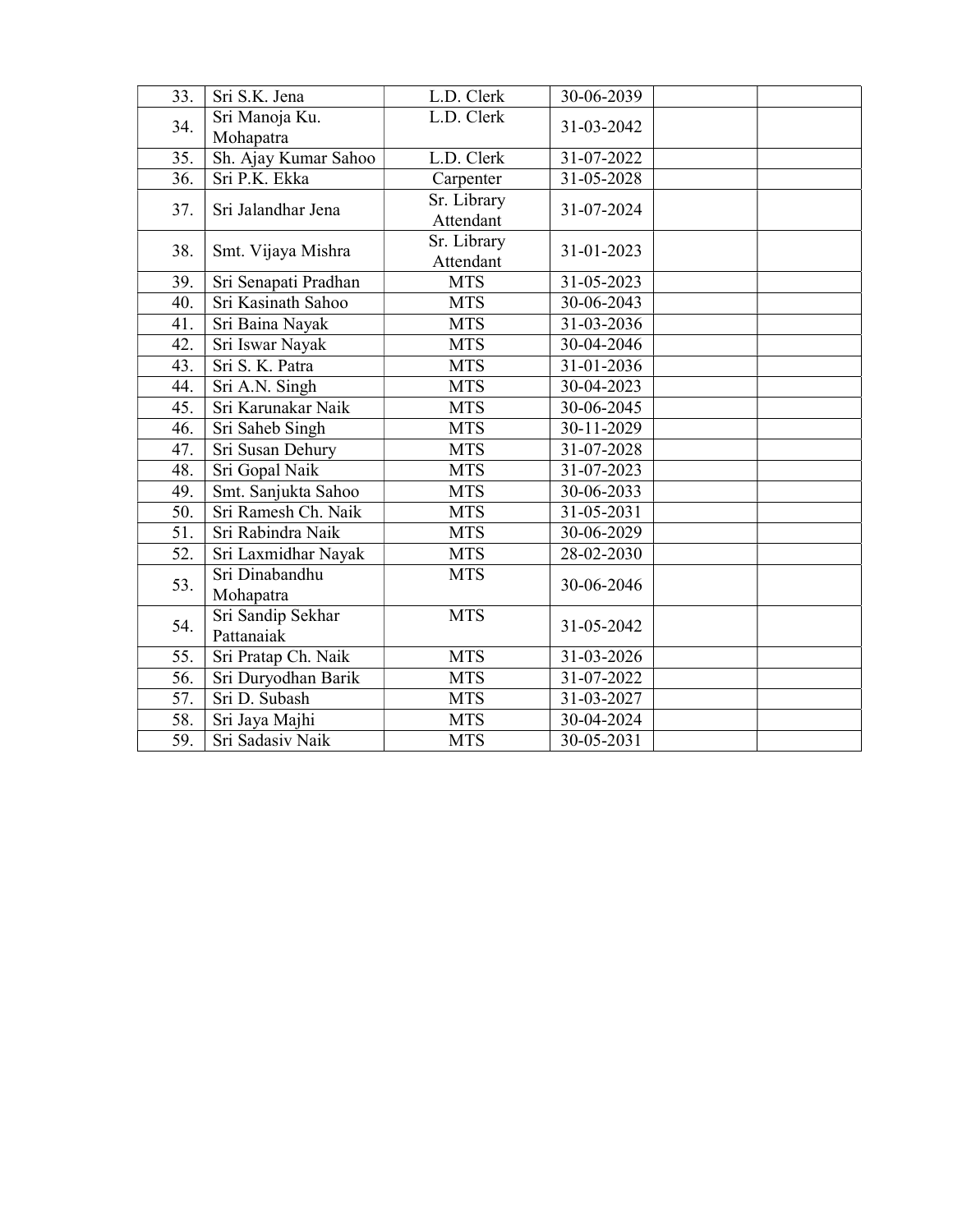### REGIONAL INSTITUTE OF EDUCATION, MYSURU

| SI. | <b>Name</b>            | <b>Designation</b>                        | Date of<br>Remarks, |        | <b>Signature</b> |
|-----|------------------------|-------------------------------------------|---------------------|--------|------------------|
| No. |                        |                                           | <b>Retirement</b>   | if any |                  |
| 1.  | Dr. S U Krishna Prasad | <b>ACCOUNTS</b><br><b>OFFICER</b>         | 31.12.2035          |        |                  |
| 2.  | Mr. K Guruswamy        | <b>SECTION OFFICER</b>                    | 31.03.2031          |        |                  |
| 3.  | M. A. Shivakumar       | <b>ASSISTANT</b><br><b>STORES OFFICER</b> | 29.02.2036          |        |                  |
| 4.  | Jaiprakash Sharma      | <b>SECURITY</b><br><b>SUPERVISOR</b>      | 31.01.2041          |        |                  |
| 5.  | Dharanesha             | <b>SENIOR</b><br><b>ACCOUNTANT</b>        | 31.05.2037          |        |                  |
| 6.  | Mr. C Ashok            | <b>JUNIOR</b><br><b>ACCOUNTANT</b>        | 30.11.2037          |        |                  |
| 7.  | Dr. K Shanthalakshmi   | <b>JUNIOR</b><br><b>ACCOUNTANT</b>        | 31.05.2036          |        |                  |
| 8.  | Mr. B Shivanna         | <b>PROFESSIONAL</b><br><b>ASSISTANT</b>   | 31.03.2025          |        |                  |
| 9.  | Smt. Anupama Hegde     | <b>PROFESSIONAL</b><br><b>ASSISTANT</b>   | 31.03.2030          |        |                  |
| 10. | Mr. Vijay Vyas         | <b>COMPUTER</b><br><b>OPERATOR Gr. II</b> | 31.08.2028          |        |                  |
| 11. | S. Imavathi            | <b>PERSONAL</b><br><b>ASSISTANT</b>       | 30.06.2027          |        |                  |
| 12. | C. S. S. Kashyap       | <b>STENOGRAPHER</b><br>Gr. III            | 30.11.2022          |        |                  |
| 13. | M. Sharada             | <b>STENOGRAPHER</b><br>Gr. III            | 30.06.2025          |        |                  |
| 14. | S. Sathisha            | <b>UDC</b>                                | 30.06.2026          |        |                  |
| 15. | S. R. Rajeshwari       | <b>UDC</b>                                | 31.05.2034          |        |                  |
| 16. | K. Bharathi            | <b>UDC</b>                                | 31.05.2033          |        |                  |
| 17. | Chandrashekar          | <b>UDC</b>                                | 31.12.2028          |        |                  |
| 18. | Vinootha V             | <b>UDC</b>                                | 31.01.2043          |        |                  |
| 19. | Sahana M. Nayak        | <b>UDC</b>                                | 30.09.2048          |        |                  |
| 20. | Rekha. V.              | <b>UDC</b>                                | 30.09.2044          |        |                  |
| 21. | Dr. G. Nagaraj         | <b>LABORATORY</b><br><b>ASSISTANT</b>     | 31.03.2033          |        |                  |
| 22. | Mr. S N Prasad         | <b>LABORATORY</b><br><b>ASSISTANT</b>     | 31.05.2036          |        |                  |
| 23. | Smt. C S Yogini        | <b>LABORATORY</b><br><b>ASSISTANT</b>     | 31.05.2040          |        |                  |
| 24. | Mr. G Thangavelan      | <b>PHARMACIST</b>                         | 31.08.2025          |        |                  |
| 25. | Smt. Kamala Kumari     | <b>PHARMACIST</b>                         | 30.06.2032          |        |                  |
| 26. | Mr. Ravi B             | STOREKEEPER Gr.<br>$\rm II$               | 31.12.2043          |        |                  |
| 27. | Mr. M C Rajendran      | TECHNICIAN Gr. II                         | 31.07.2023          |        |                  |
| 28. | Mr. Sunil Antoly       | <b>CARPENTER</b>                          | 29.02.2032          |        |                  |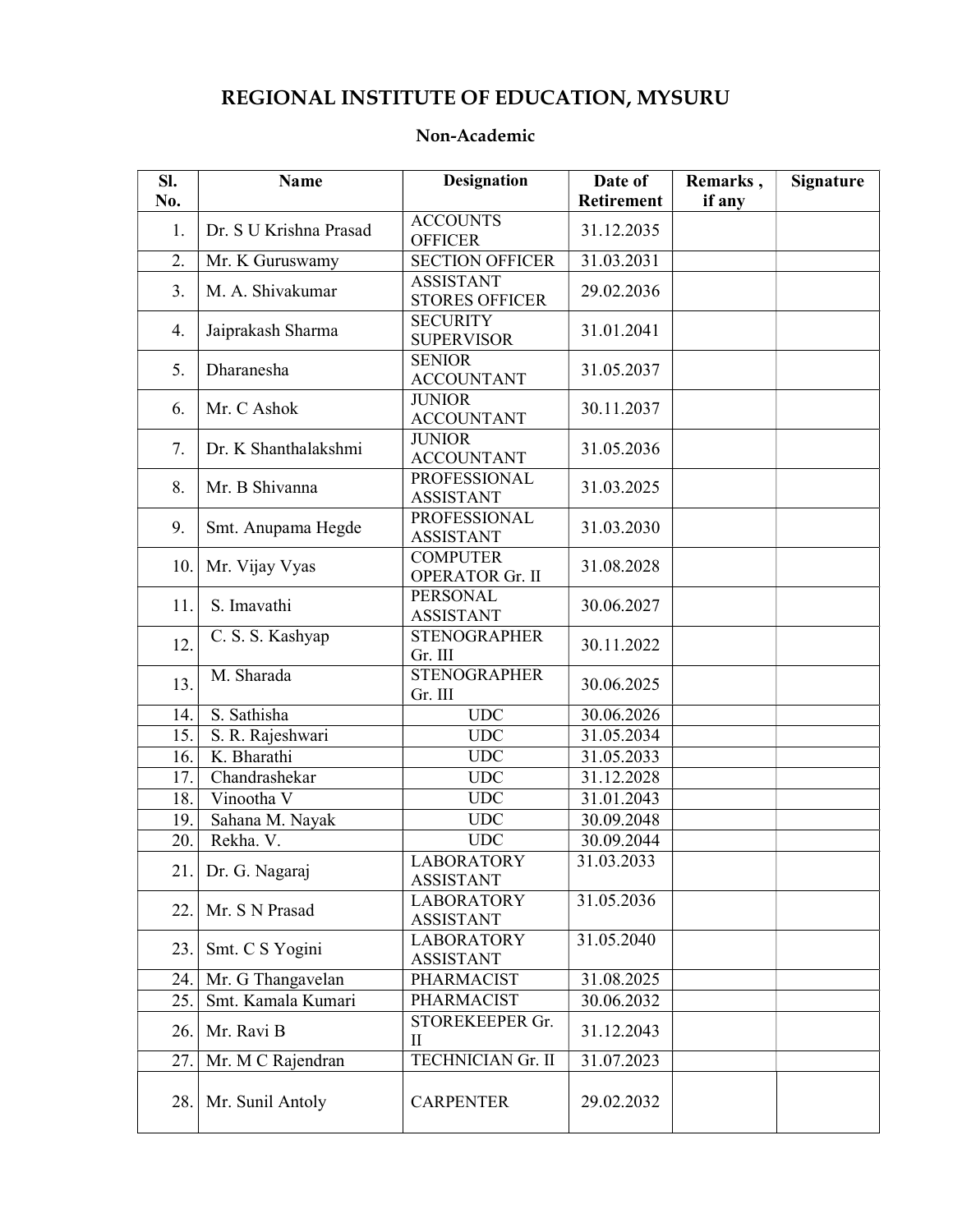|     | Mr. Imran Ahmed     | MECHANIC IN           |            |  |
|-----|---------------------|-----------------------|------------|--|
| 29. | Farooqui            | <b>COMPUTER</b>       | 31.05.2041 |  |
|     |                     | <b>SCIENCE</b>        |            |  |
| 30. | Mr. M Sampath       | <b>DRIVER</b>         | 30.04.2024 |  |
|     |                     | <b>WORKSHOP</b>       |            |  |
| 31. | Mr. T V Ashok Kumar | <b>ATTENDANT CUM</b>  | 31.12.2027 |  |
|     |                     | <b>TRACTOR DRIVER</b> |            |  |
| 32. | Jayaraj R           | <b>MTS</b>            | 30.06.2032 |  |
| 33. | Heerasingh G        | <b>MTS</b>            | 31.08.2026 |  |
| 34. | Somanna M           | <b>MTS</b>            | 31.07.2035 |  |
| 35. | Chandra C           | <b>MTS</b>            | 31.01.2037 |  |
| 36. | Basavaraju C        | <b>MTS</b>            | 31.03.2026 |  |
| 37. | Kumara K            | <b>MTS</b>            | 30.11.2033 |  |
| 38. | Mara R              | <b>MTS</b>            | 31.10.2025 |  |
| 39. | Mahadeva Murthy M   | <b>MTS</b>            | 31.07.2024 |  |
| 40. | Shaila B R          | <b>MTS</b>            | 31.05.2025 |  |
| 41. | Ravichandra Y       | <b>MTS</b>            | 31.08.2036 |  |
| 42. | Malathi S           | <b>MTS</b>            | 31.03.2038 |  |
| 43. | Chennabasappa       | <b>MTS</b>            | 30.06.2034 |  |
|     | Mahadevappa Medar   |                       |            |  |
| 44. | Basavaraju          | <b>MTS</b>            | 31.05.2041 |  |
| 45. | Shivaji Rao Gaikwad | <b>MTS</b>            | 31.10.2024 |  |
| 46. | Girish C            | <b>MTS</b>            | 31.05.2036 |  |
| 47. | Muruga              | <b>MTS</b>            | 31.01.2023 |  |
| 48. | Ganesha M           | <b>MTS</b>            | 31.07.2031 |  |
| 49. | Devaraju P          | <b>MTS</b>            | 31.12.2036 |  |
| 50. | Mallesha M          | <b>MTS</b>            | 31.07.2040 |  |
| 51. | Prasanna R          | <b>MTS</b>            | 31.07.2036 |  |
| 52. | Shashi Kumar H      | <b>MTS</b>            | 31.05.2041 |  |
| 53. | Anandavelu M        | <b>MTS</b>            | 31.03.2035 |  |
| 54. | Laksmeesha G        | <b>MTS</b>            | 31.07.2030 |  |
| 55. | Manteswamy N R      | <b>MTS</b>            | 31.07.2022 |  |
| 56. | Ramu P              | <b>MTS</b>            | 31.07.2024 |  |
| 57. | Kumara M            | <b>MTS</b>            | 31.12.2027 |  |
| 58. | Ananda A            | <b>MTS</b>            | 31.05.2039 |  |
| 59. | Venkateshkumar K    | <b>MTS</b>            | 31.05.2039 |  |
| 60. | Siddaraju B M       | <b>MTS</b>            | 31.12.2040 |  |
| 61. | Siddaraju           | <b>MTS</b>            | 31.01.2027 |  |
| 62. | Javaraiah           | <b>MTS</b>            | 31.07.2024 |  |
| 63. | Marigowda           | <b>MTS</b>            | 31.07.2024 |  |
| 64. | M Prasanna Kumar    | <b>MTS</b>            | 31.05.2029 |  |
| 65. | R Shivaraj          | <b>MTS</b>            | 31.03.2033 |  |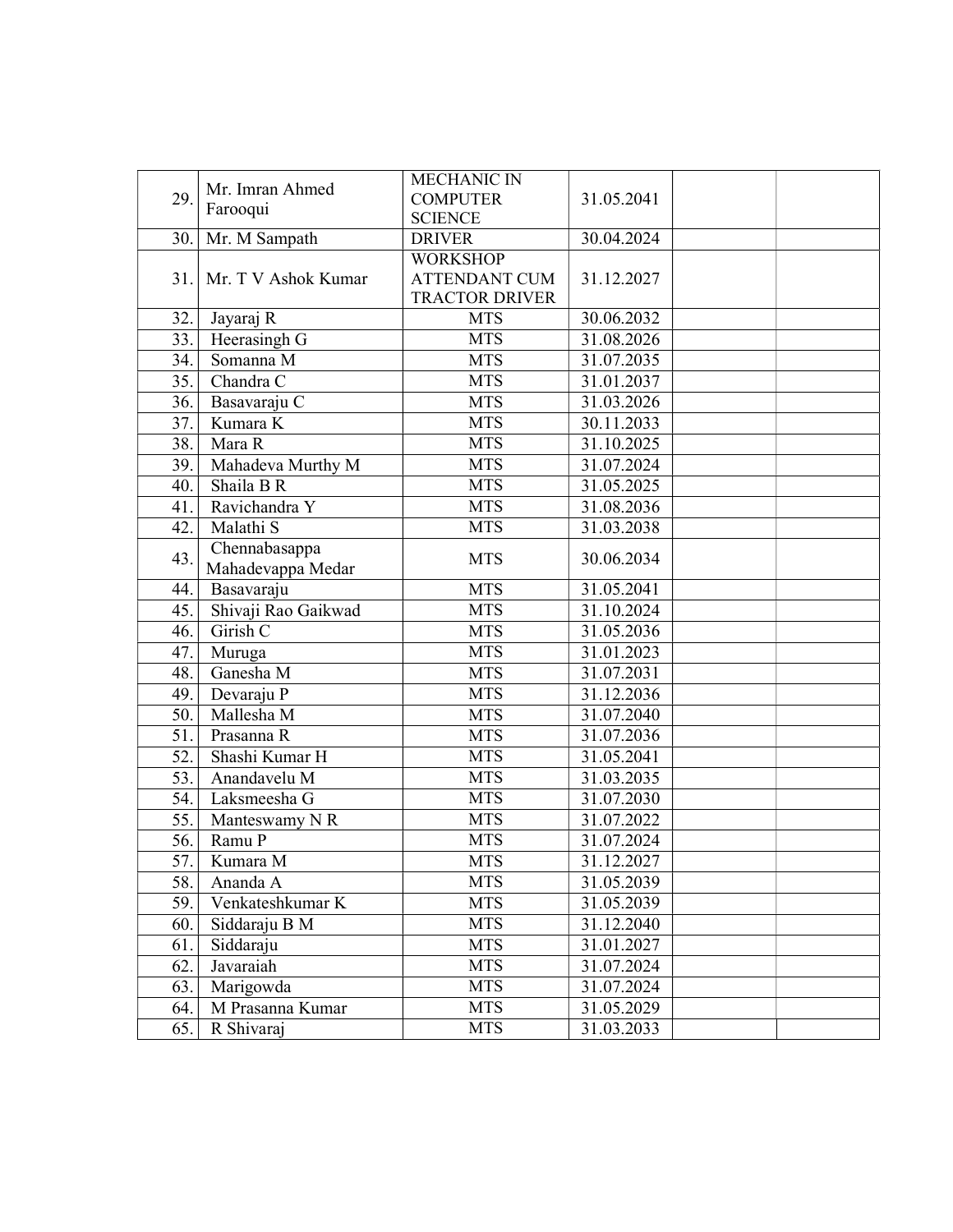### NORTH EAST REGIONAL INSTITUTE OF EDUCATION, SHILLONG

| SI. | <b>Name of the Employees</b> | <b>Designation</b> | Date of           | <b>Remarks if</b> | <b>Signature</b> |
|-----|------------------------------|--------------------|-------------------|-------------------|------------------|
| No. |                              |                    | <b>Retirement</b> | any               |                  |
| 1.  | Sh.M.P.Ram                   | Section            | 31/03/2024        |                   |                  |
|     |                              | Officer            |                   |                   |                  |
| 2.  | Sh. Ajay Kumar Das           | Section            | 28/02/2042        |                   |                  |
|     |                              | Officer            |                   |                   |                  |
| 3.  | Smt. P. Syiemlieh            | <b>APC</b>         | 31/10/2025        |                   |                  |
|     |                              |                    |                   |                   |                  |
| 4.  | Sh. Sanjay Baro              | Junior             | 30/11/2045        |                   |                  |
|     |                              | Accountant         |                   |                   |                  |
| 5.  | Sh. Dipak Dey                | LDC.               | 30/09/2041        |                   |                  |
|     |                              |                    |                   |                   |                  |
| 6.  | Sh. J.S.Nongkhlaw            | <b>MTS</b>         | 31/12/2022        |                   |                  |
|     |                              | (Security          |                   |                   |                  |
|     |                              | Guard)             |                   |                   |                  |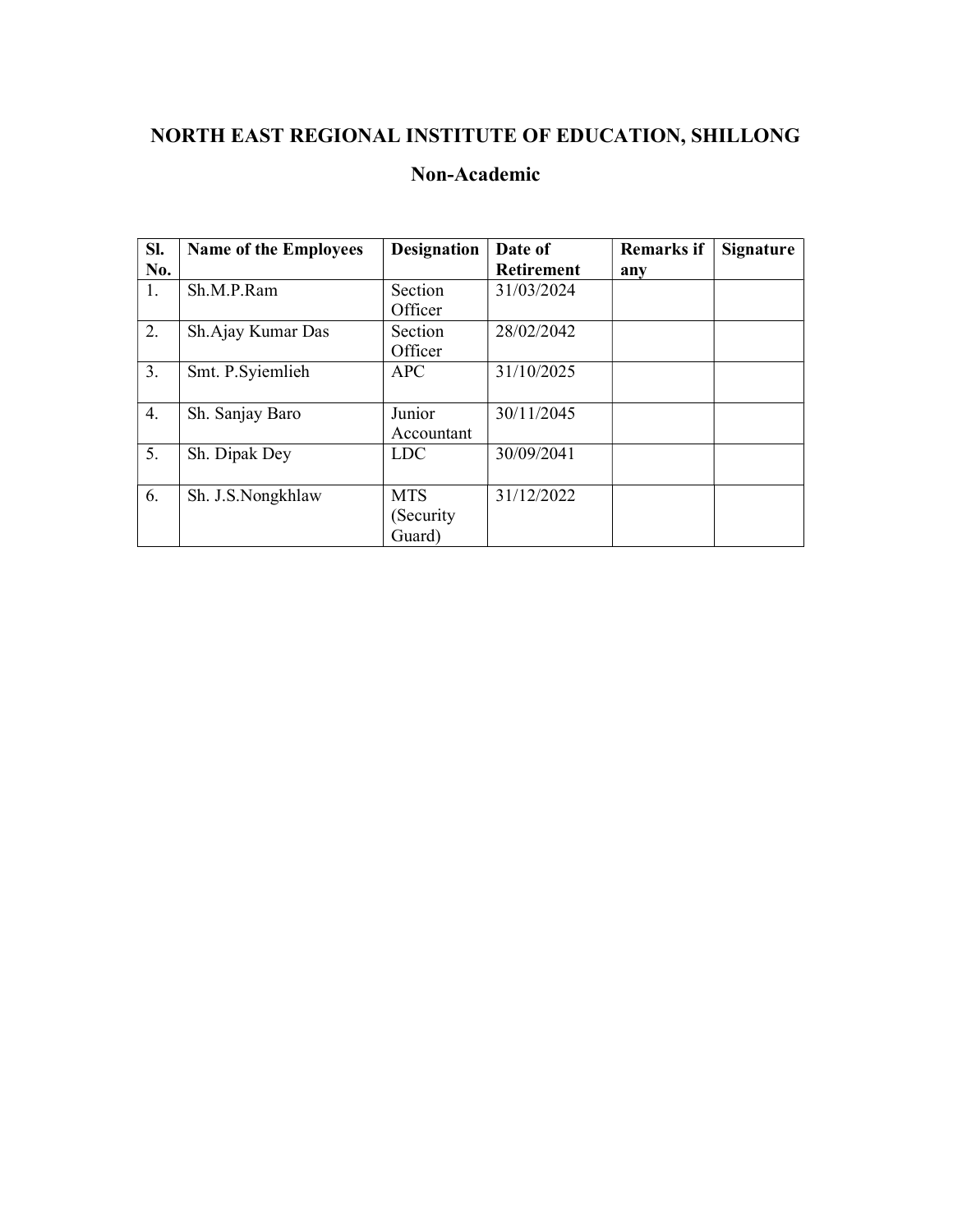# Regional Institute of Education (NCERT), Bhopal

| SI. | <b>Name</b>              | <b>Designation</b>             | Date of<br>Remarks, if |     | Signature |  |
|-----|--------------------------|--------------------------------|------------------------|-----|-----------|--|
| No. |                          |                                | Retirement             | any |           |  |
| 1.  | Shri Mahesh Assudani     | Administrative Officer         | 30.09.2034             |     |           |  |
| 2.  | Shri Kamlesh Tayal       | <b>Accounts Officer</b>        | 31.12.2040             |     |           |  |
| 3.  | Sh. J. Baiju             | <b>APC</b>                     | 31.03.2041             |     |           |  |
| 4.  | Smt. Narbada Gharu       | <b>Section Officer</b>         | 30.06.2023             |     |           |  |
| 5.  | Sh. Anil Hirau           | <b>Section Officer</b>         | 31.07.2034             |     |           |  |
| 6.  | Smt. G.K. Giri           | Personal Assistant             | 30.11.2022             |     |           |  |
| 7.  | Sh. Sanjay Gokhe         | Caretaker                      | 30.09.2035             |     |           |  |
| 8.  | Sh. Shakti Sharma        | Assistant                      | 31.12.2037             |     |           |  |
| 9.  | Sh. Neerendra Singh      | Professional Assistant         | 30.06.2028             |     |           |  |
| 10. | Sh. Ashok Kumar Gound    | Jr. Accountant                 | 30.04.2038             |     |           |  |
| 11. | Sh. Rakesh Kumar Soni    | Store Keeper Gr.-I             | 31.07.2028             |     |           |  |
| 12. | Sh. Pankaj Nagdeve       | Store Keeper Gr.-I             | 30.09.2040             |     |           |  |
| 13. | Dr. Lalima Sharma        | Semi Professional<br>Assistant | 30.09.2035             |     |           |  |
| 14. | Shri Pradeep Namdev      | Semi Professional<br>Assistant | 30.01.2040             |     |           |  |
| 15. | Sh. Manish Kumbhare      | Stenographer (Hindi)           | 30.04.2048             |     |           |  |
| 16. | Sh. Rajeev Yadav         | <b>UDC</b>                     | 31.10.2031             |     |           |  |
| 17. | Sh. Chandra Prakash      | <b>UDC</b>                     | 31.10.2043             |     |           |  |
| 18. | Sh. Prabhu Dayal         | <b>UDC</b>                     | 31.03.2041             |     |           |  |
| 19. | Sh. Deepak Gupta         | <b>UDC</b>                     | 31.07.2043             |     |           |  |
| 20. | Sh. Umar Khan            | <b>UDC</b>                     | 31.12.2034             |     |           |  |
| 21. | Sh. Shiv Prasad Yadav    | <b>UDC</b>                     | 31.08.2038             |     |           |  |
| 22. | Smt. Sangeeta Trivedi    | Lab Assistant                  | 30.06.2032             |     |           |  |
| 23. | Sh. Om Prakash Garhwal   | Lab Assistant                  | 31.07.2041             |     |           |  |
| 24. | Smt. Shilpa Gupta        | Lab Assistant                  | 30.09.2038             |     |           |  |
| 25. | Sh. Jitendra Singh       | Pharmacist                     | 31.07.2044             |     |           |  |
| 26. | Sh. Kamal Pakhale        | Store Keeper Gr.-II            | 31.07.2040             |     |           |  |
| 27. | Sh. Pankaj Lakhera       | <b>LDC</b>                     | 30.06.2039             |     |           |  |
| 28. | Sh. Gaurav Bisht         | $LD\overline{C}$               | 31.10.2053             |     |           |  |
| 29. | Sh. Dipesh Bhardwaj      | <b>LDC</b>                     | 31.10.2053             |     |           |  |
| 30. | Sh. Abdul Majid Khan     | LDC                            | 31.01.2030             |     |           |  |
| 31. | Sh. Ravindra Kumar Sah   | <b>LDC</b>                     | 30.04.2045             |     |           |  |
| 32. | Sh. Hari Prasad Shakwar  | Electrician                    | 30.04.2023             |     |           |  |
| 33. | Sh. Rakesh Bisariya      | Sr. Library Attendant          | 30.06.2042             |     |           |  |
| 34. | Sh. Hemant Kumar Kanojia | <b>Staff Car Driver</b>        | 30.06.2037             |     |           |  |
| 35. | Sh. Sandeep Dhadi        | Mechanic                       | 31.08.2044             |     |           |  |
| 36. | Sh. Dinesh Kumar Ahirwar | MTS (Helper)                   | 31.10.2042             |     |           |  |
| 37. | Sh. Tabish Ali           | MTS (Mali)                     | 31.12.2046             |     |           |  |
| 38. | Sh. A.K. Pandey          | MTS (Jr. Library<br>Attendant) | 31.10.2025             |     |           |  |
|     | Sh. Abhishek Kumar       | MTS (Jr. Library               | 31.03.2043             |     |           |  |
| 39. | Shrivastava              | Attendant)                     |                        |     |           |  |
| 40. | Sh. Dinesh Kumar         | MTS (Peon)                     | 28.02.2028             |     |           |  |
| 41. | Smt. Veenus Mishra       | MTS (Peon)                     | 31.12.2042             |     |           |  |
| 42. | Sh. Sunil Khare          | MTS (Peon)                     | 31.03.2027             |     |           |  |
| 43. | Sh. Prem Kumar Thapa     | MTS (Peon)                     | 31.08.2035             |     |           |  |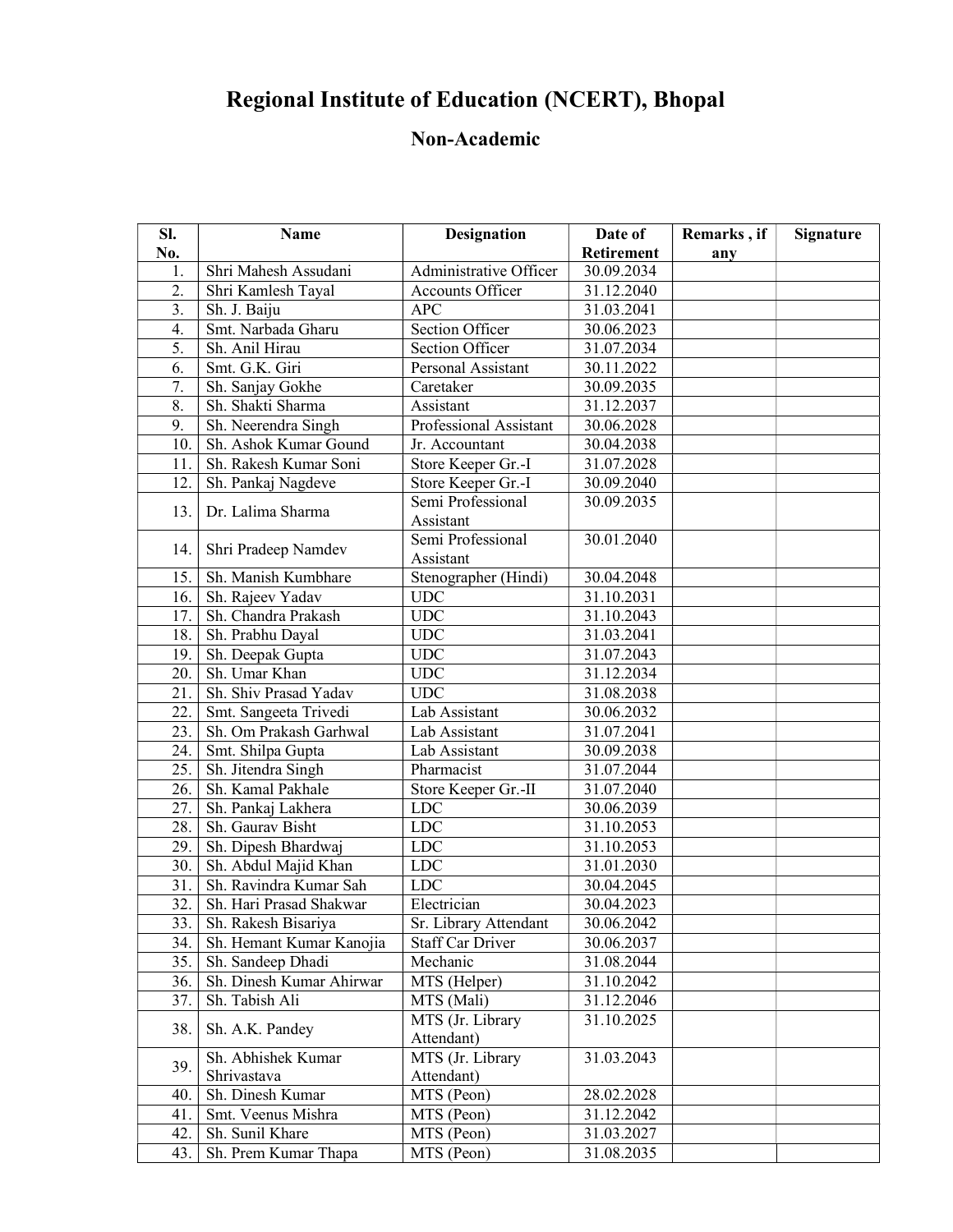| 44. | Smt. Nirmala Kachwah       | MTS (Peon)           | 30.08.2025 |  |
|-----|----------------------------|----------------------|------------|--|
| 45. | Sh. Gayaraj Yadav          | MTS (Peon)           | 30.01.2040 |  |
| 46. | Smt. Ranjana Ahirwar       | MTS (Peon)           | 30.06.2046 |  |
| 47. | Sh. Gopi Shankar Sen       | MTS (Peon)           | 31.12.2023 |  |
| 48. | Sh. Devi Prasad Keer       | MTS (Security Guard) | 31.01.2027 |  |
| 49. | Sh. H.S. Samseriya         | MTS (Security Guard) | 30.09.2022 |  |
| 50. | Sh. Motilal                | MTS (Security Guard) | 31.08.2042 |  |
| 51. | Sh. Bahadur Singh Jha      | MTS (Security Guard) | 31.12.2023 |  |
| 52. | Sh. Rajendra Kumar Kulaste | MTS (Security Guard) | 31.01.2045 |  |
| 53. | Sh. Akhilesh Giri          | MTS (Security Guard) | 30.06.2044 |  |
| 54. | Sh. Mahesh Kumar Nagle     | MTS (Security Guard) | 31.08.2041 |  |
| 55. | Sh. Santosh Kumar Kol      | MTS (Cleaner)        | 30.09.2040 |  |
| 56. | Smt. Tarannum Khan         | MTS (Cleaner)        | 31.10.2043 |  |
| 57. | Smt. Rajni Bai             | MTS (Safaiwali)      | 31.10.2022 |  |
| 58. | Sh. Ram Ratan              | MTS (Safaiwala)      | 31.12.2024 |  |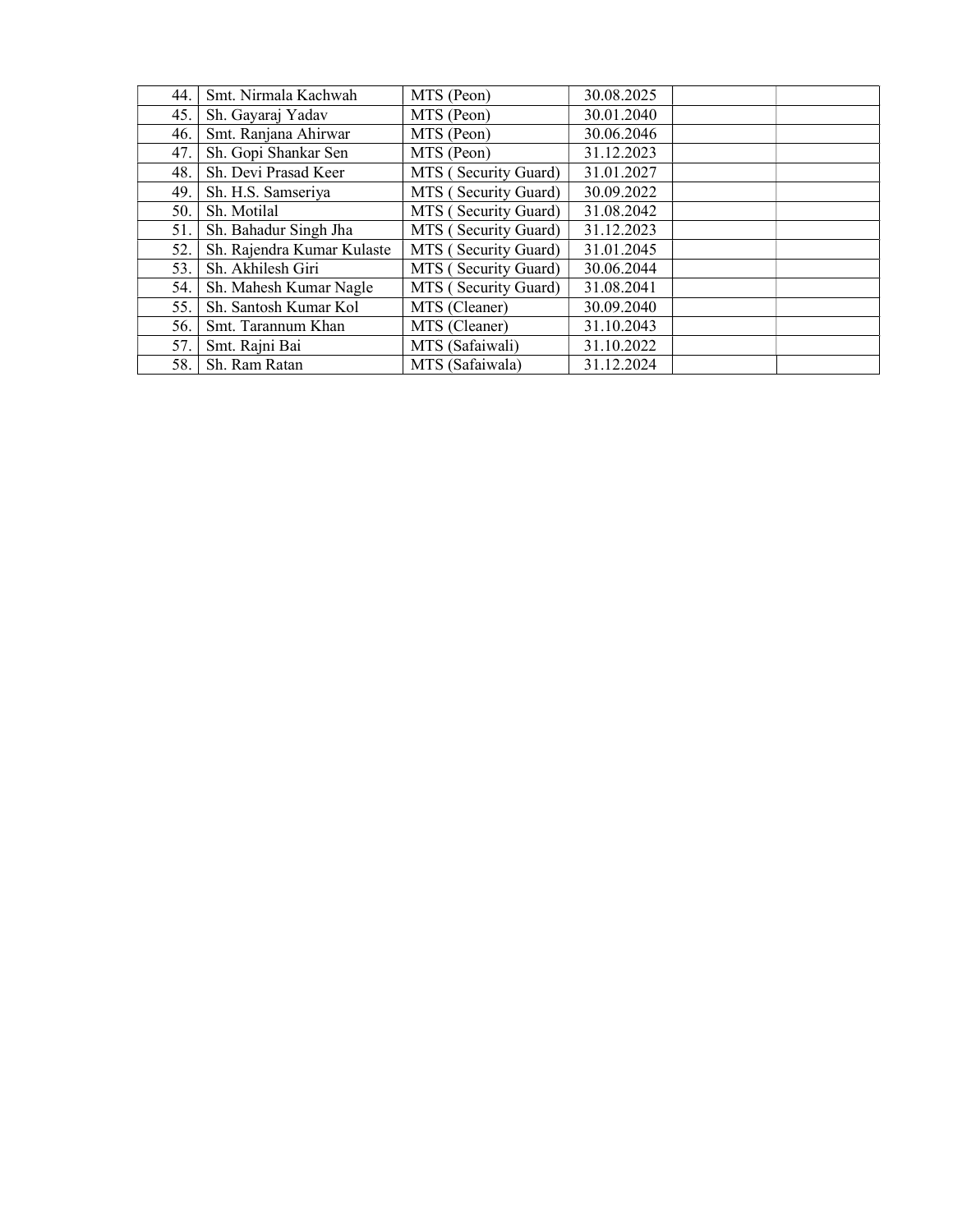## REGIONAL INSTITUTE OF EDUCATION, AJMER

| S.N. | Name                             | <b>Date of Retirement</b><br><b>Designation</b> |            | <b>Remarks</b><br>if any | <b>Signature</b> |
|------|----------------------------------|-------------------------------------------------|------------|--------------------------|------------------|
| 1.   | Smt. Shakuntala                  | Administrative Officer                          | 31.12.2024 |                          |                  |
| 2.   | Sh. Shyam Lal Meena              | <b>Accounts Officer</b>                         | 31.07.2031 |                          |                  |
| 3.   | Shri Girish Devgade              | Security Supervisor                             | 31.07.2035 |                          |                  |
| 4.   | Sh. Prem Chand Gehlot            | <b>Section Officer</b>                          | 30.11.2039 |                          |                  |
| 5.   | Sh. Jagdish Prasad<br>Verma      | <b>Section Officer</b>                          | 31.01.2037 |                          |                  |
| 6.   | Sh. Pankaj Prabhakar<br>Lokhande | <b>Personal Assistant</b>                       | 30.06.2029 |                          |                  |
| 7.   | Sh. Nagendra Singh<br>Bharatiya  | Professional Assistant                          | 30.06.2026 |                          |                  |
| 8.   | Sh. Dinesh Chandra<br>Jangid     | Assistant                                       | 31.08.2026 |                          |                  |
| 9.   | Sh. Bishamber Dass               | Assistant                                       | 31.05.2023 |                          |                  |
| 10.  | Sh. Paras Kumar Jain             | Pharmacist                                      | 29.02.2036 |                          |                  |
| 11.  | Smt. Champa Matai                | Semi Professional<br>Assistant                  | 31.12.2033 |                          |                  |
| 12.  | Sh. Vinod Kumar<br>Sringi        | Semi Professional<br>31.03.2025<br>Assistant    |            |                          |                  |
| 13.  | Sh. Dharmraj Yadav               | Steno Grapher II                                | 31.03.2040 |                          |                  |
| 14.  | Sh. Anil Kumar<br>Maheshwari     | Steno Grapher II                                | 31.03.2037 |                          |                  |
| 15.  | Sh. Shailesh Agarwal             | Steno Grapher II                                | 31.03.2042 |                          |                  |
| 16.  | Sh. Nand Kishor Tak              | U.D.C.                                          | 31-08-2022 |                          |                  |
| 17.  | Sh. Madhu Sudan<br>Kumawat       | U.D.C.                                          | 31.10.2037 |                          |                  |
| 18.  | Sh. Mahesh Kumar                 | U.D.C.                                          | 28.02.2041 |                          |                  |
| 19.  | Sh. Gopal Lal                    | U.D.C.                                          | 30.06.2031 |                          |                  |
| 20.  | Sh. Anil Kumar Tamoli            | U.D.C.                                          | 28.02.2035 |                          |                  |
| 21.  | Sh. Ravindra Singh               | U.D.C.                                          | 31.07.2044 |                          |                  |
| 22.  | Sh. Nirmal Singh                 | U.D.C.                                          | 31.01.2049 |                          |                  |
| 23.  | Sh. Ratan Singh<br>Chouhan       | U.D.C.                                          | 30.11.2032 |                          |                  |
| 24.  | Sh. Ajay Kumar Soni              | U.D.C.                                          | 30.04.2044 |                          |                  |
| 25.  | Sh. Manish Kalwani               | U.D.C.                                          | 30.04.2046 |                          |                  |
| 26.  | Sh. Ankit Kumar<br>Trivedi       | U.D.C.                                          | 28.02.2046 |                          |                  |
| 27.  | Sh. Bhanwar Singh<br>Rathore     | Store Keeper Grade I                            | 31.07.2028 |                          |                  |
| 28.  | Sh. Hussain Ali                  | Store Keeper Grade II                           | 31.05.2033 |                          |                  |
| 29.  | Sh. Bhagwati Prasad              | Store Keeper Grade II                           | 28.02.2029 |                          |                  |
| 30.  | Sh. Islam Ahmed                  | Lab. Assistant                                  | 31.12.2029 |                          |                  |
| 31.  | Sh. Gajanand Chandel             | Lab. Assistant                                  | 31.10.2035 |                          |                  |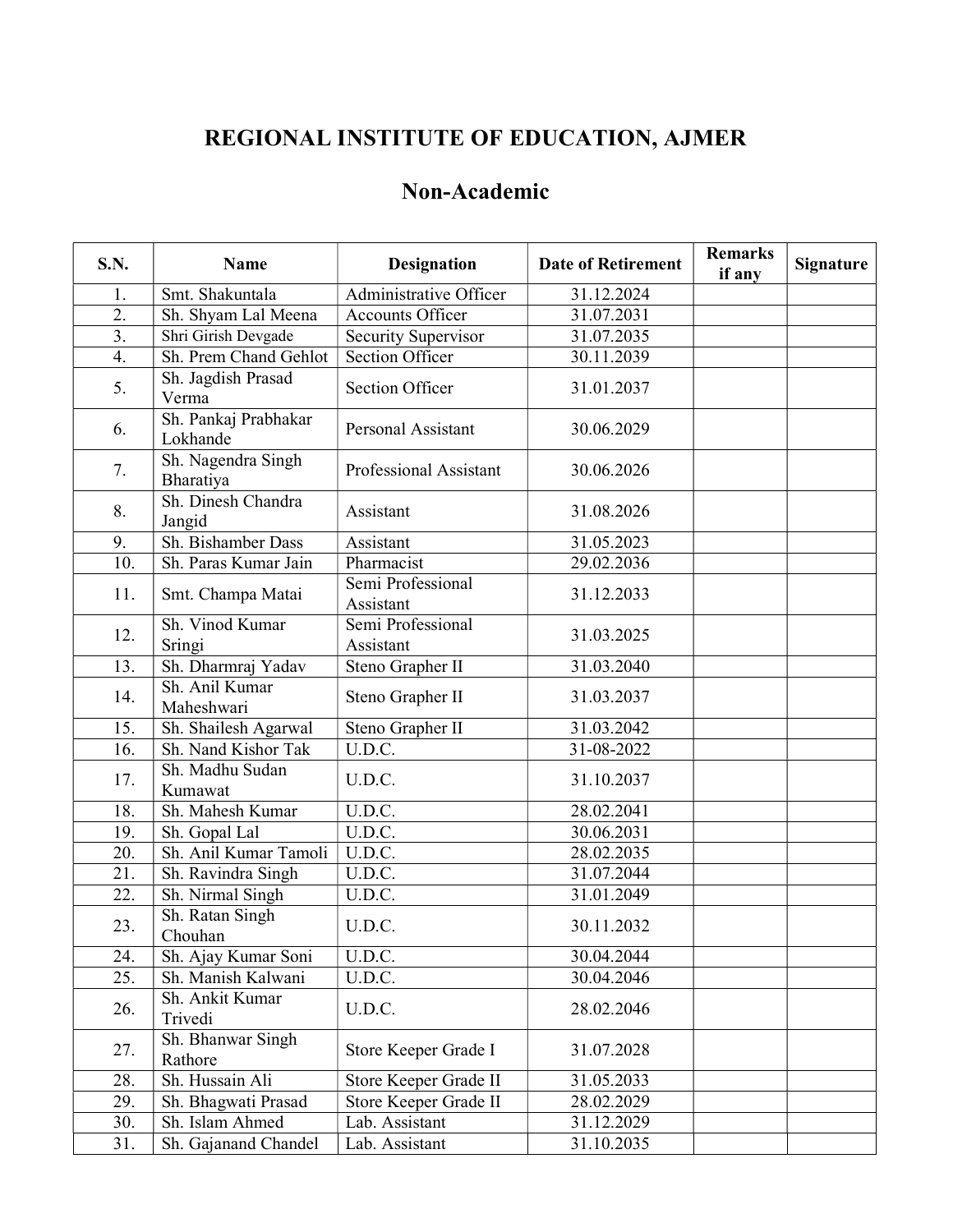| 32. | Sh. Ratan Singh Meena          | Lab. Assistant          | 30.11.2035 |                  |  |
|-----|--------------------------------|-------------------------|------------|------------------|--|
| 33. | Sh. Anand Kumar<br>Nagar       | Lab. Assistant          | 31.03.2040 |                  |  |
| 34. | Sh. Manoj Kumar                | Lab. Assistant          | 31.01.2032 |                  |  |
| 35. | Sh. Rajesh Kumar<br>Sharma     | Lab. Assistant          | 31.12.2041 |                  |  |
| 36. | Smt. Kumkum<br>Kachhawa        | Lab. Assistant          | 31.05.2047 |                  |  |
| 37. | Sh. Girdhari Lal<br>Sharma     | Lab. Assistant          | 31.07.2047 |                  |  |
| 38. | Sh. Suresh Kumar<br>Bairwa     | Lab. Assistant          | 30.11.2043 |                  |  |
| 39. | Sh. Bhupinder Singh            | L.D.C.                  | 31.07.2024 |                  |  |
| 40. | Sh. Hanuman Sahay<br>Meena     | L.D.C.                  | 28.02.2039 |                  |  |
| 41. | Sh. Akshay Kumar               | L.D.C.                  | 31.12.2052 | On<br>Deputation |  |
| 42. | Sh. Narendra Kumar             | L.D.C.                  | 31.12.2049 |                  |  |
| 43. | Sh. Navneet Yadav              | L.D.C.                  | 31.07.2049 |                  |  |
| 44. | Sh. Dinesh Kumar               | L.D.C.                  | 30.04.2028 |                  |  |
| 45. | Sh. Ratan Lal                  | Carpenter               | 31.07.2029 |                  |  |
| 46. | Sh. Yogendra Kumar<br>Rajoria  | Sr. Library Attendant   | 31.10.2038 |                  |  |
| 47. | Sh. Rajesh Kumar<br>Tripathi   | Sr. Library Attendant   | 31.07.2030 |                  |  |
| 48. | Sh. Gulab Chand                | Driver                  | 31.05.2039 |                  |  |
| 49. | Sh. Anil Kumar                 | M.T.S.                  | 31.05.2029 |                  |  |
| 50. | Sh. Anuroop<br>Vidhyarthi      | M.T.S.                  | 31.08.2055 |                  |  |
| 51. | Sh. Bhag Chand Meena           | M.T.S.                  | 30.06.2031 |                  |  |
| 52. | Sh. Hemant Kumar<br>Bhati      | M.T.S.                  | 31.05.2033 |                  |  |
| 53. | Sh. Kamal Kumar<br>Rupchandani | M.T.S.                  | 31.10.2029 |                  |  |
| 54. | Sh. Kedar Nath Meena           | M.T.S.                  | 31.08.2037 |                  |  |
| 55. | Sh. Moti Lal                   | M.T.S.                  | 31.07.2041 |                  |  |
| 56. | Sh. Mukesh Ram<br>Meena        | M.T.S.                  | 30.11.2045 |                  |  |
| 57. | Sh. Mool Chand Gehlot          | M.T.S.                  | 30.11.2044 |                  |  |
| 58. | Sh. Nand Kishor                | M.T.S. (P.Farm Attdt.)  | 31.08.2029 |                  |  |
| 59. | Sh. Omprakash                  | M.T.S. (Security Guard) | 30.06.2028 |                  |  |
| 60. | Sh. Rajesh Kumar               | M.T.S.                  | 30.04.2025 |                  |  |
| 61. | Sh. Satish Lakhan              | M.T.S.                  | 30.06.2031 |                  |  |
| 62. | Sh. Shankar Lal                | M.T.S.                  | 30.04.2031 |                  |  |
| 63. | Sh. Shyam Lal                  | M.T.S.                  | 31.12.2029 |                  |  |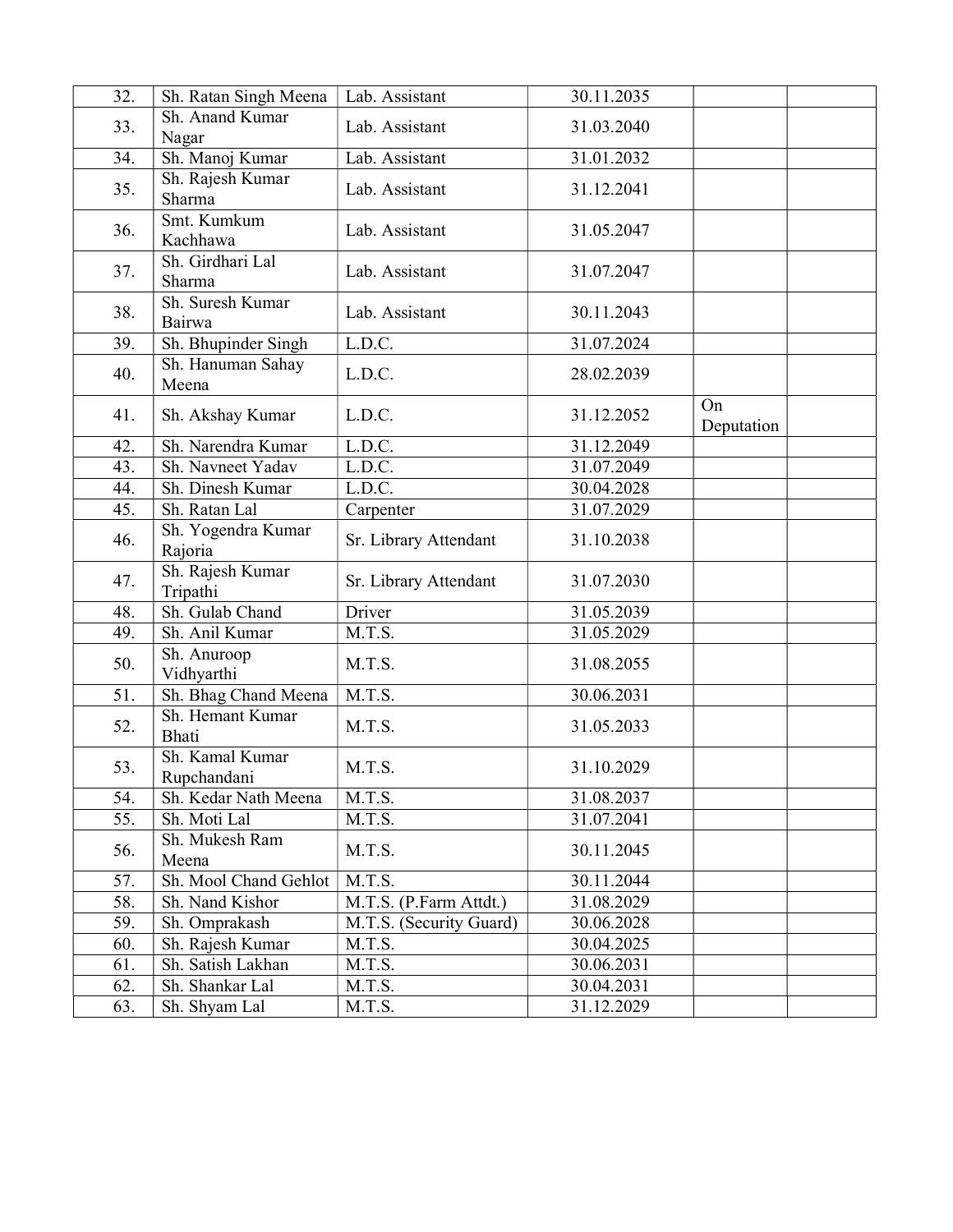### REGIONAL PRODUCTION-CUM DISTRIBUTION CENTRE (RPDC), Guwahati

| Sl.<br>No. | Name of the<br><b>Employee</b> | <b>Designation</b>     | Date of<br><b>Retirement</b> | Remarks if<br>anv | <b>Signature</b> |
|------------|--------------------------------|------------------------|------------------------------|-------------------|------------------|
|            | Shri Subrata Paul,             | Marketing<br>Executive | 29.02.2048                   | Regular           |                  |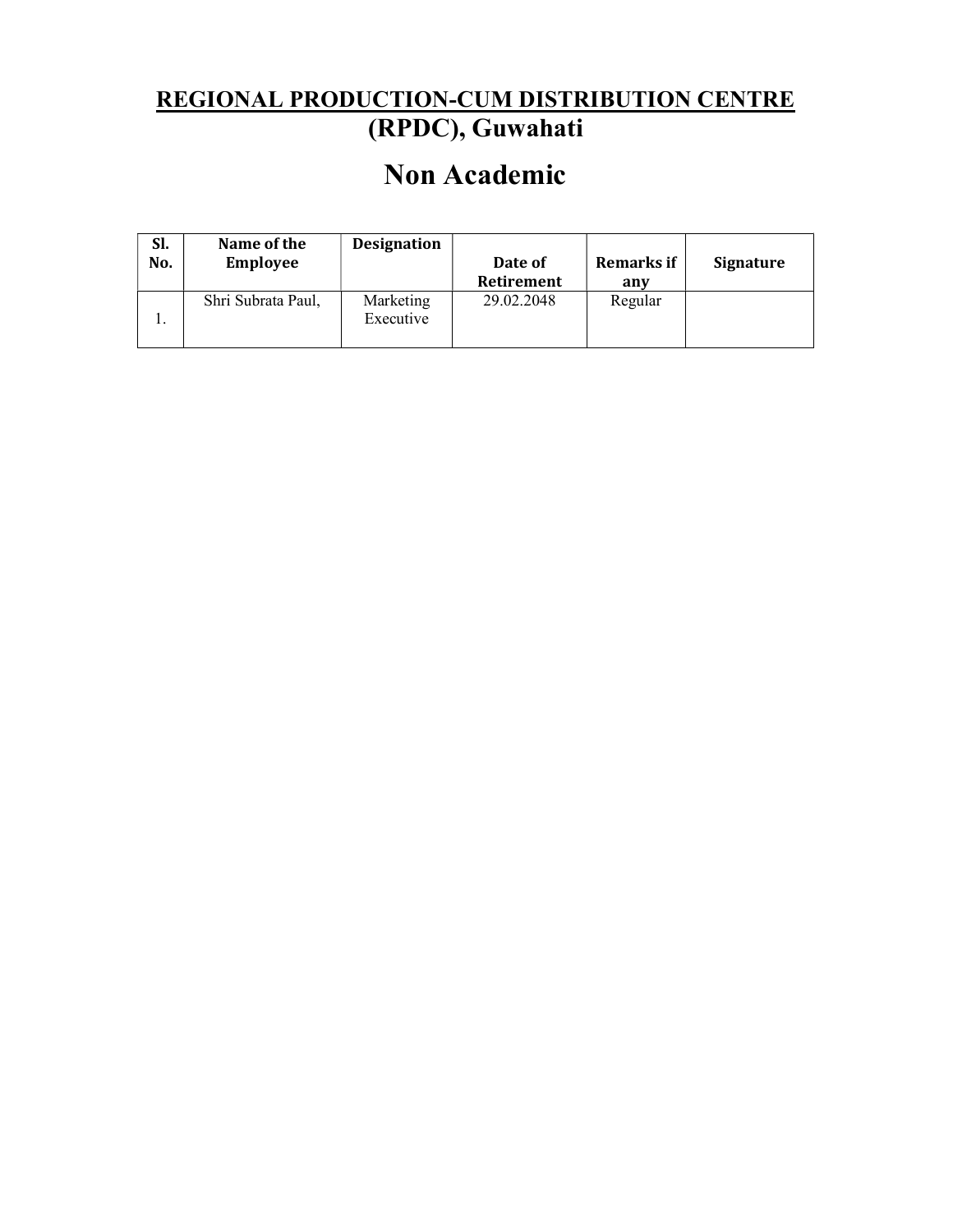#### REGIONAL PRODUCTION-CUM DISTRIBUTION CENTRE (RPDC), BANGALORE

| S.No. | <b>Name</b>        | <b>Designation</b>  | Date of           | <b>Remarks</b> | <b>Signature</b> |
|-------|--------------------|---------------------|-------------------|----------------|------------------|
|       |                    |                     | <b>Retirement</b> |                |                  |
| 1.    | Sh. Bhoopendra     | <b>Business</b>     | Dec. 2035         |                |                  |
|       | Singh              | Manager             |                   |                |                  |
| 2.    | Sh. M. J. Paramesh | Assistant           | Feb. 2042         |                |                  |
|       |                    | Store Officer       |                   |                |                  |
| 3.    | Sh. Shashikumar.R  | <b>Store Keeper</b> | Oct. 2040         |                |                  |
|       |                    | Gr.I                |                   |                |                  |
| 4.    | Sh. D.R. Yogisha   | Stenographer        | Jun. 2029         |                |                  |
|       |                    | Gr.III              |                   |                |                  |
| 5.    | Smt. Nagapushpa    | Stenographer        | Jul. 2036         |                |                  |
|       | HG                 | Gr.III              |                   |                |                  |
| 6.    | Sh. Hanumanathaiah | <b>MTS</b>          | Jan. 2031         |                |                  |
|       |                    |                     |                   |                |                  |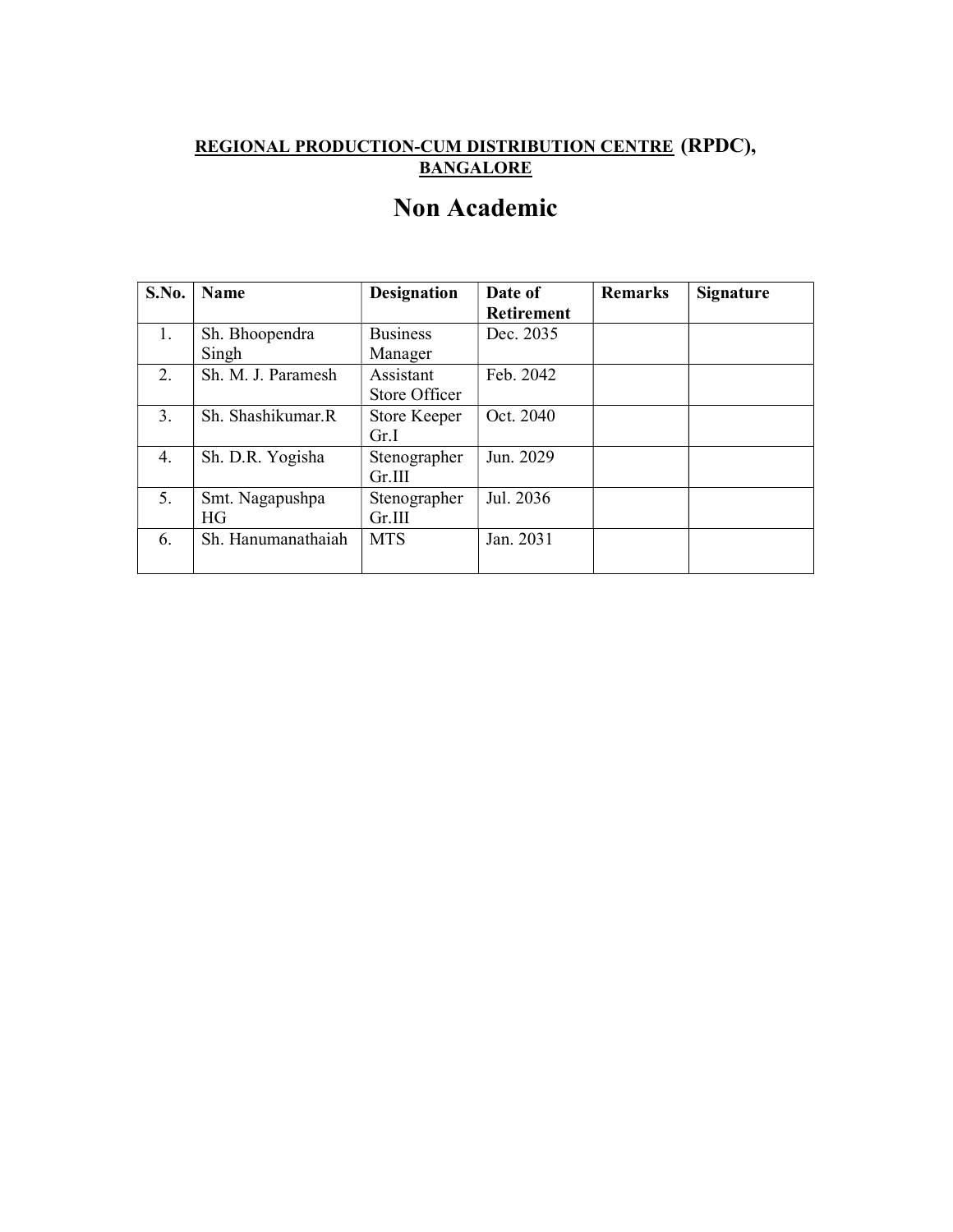## Regional Centre, Publication Division, NCERT, Kolkata

| SL. | Name of the      | <b>Designation</b> | Date of    | <b>Remarks if</b> | <b>Signature</b> |
|-----|------------------|--------------------|------------|-------------------|------------------|
| No. | official         |                    | retirement | any               |                  |
| 1.  | Sri R.K. Dwivedi | Assistant          | 30.09.2024 |                   |                  |
|     |                  | <b>Business</b>    |            |                   |                  |
|     |                  | Manager            |            |                   |                  |
| 2.  | Sri Sangi        | Steno. Grade-II    | 30.04.2031 |                   |                  |
|     | Kandeyang        |                    |            |                   |                  |
| 3.  | Sri Karan Murmu  | Steno Grade-II     | 31.01.2031 |                   |                  |
| 4.  | Sri Snehamoy Das | U.D.C.             | 31.01.2047 |                   |                  |
| 5.  | Sri Joy Mondal   | M.T.S.             | 31.08.2022 |                   |                  |
| 6.  | Sri Dhiranjay    | M.T.S.             | 31.07.2045 |                   |                  |
|     | Kumar            |                    |            |                   |                  |